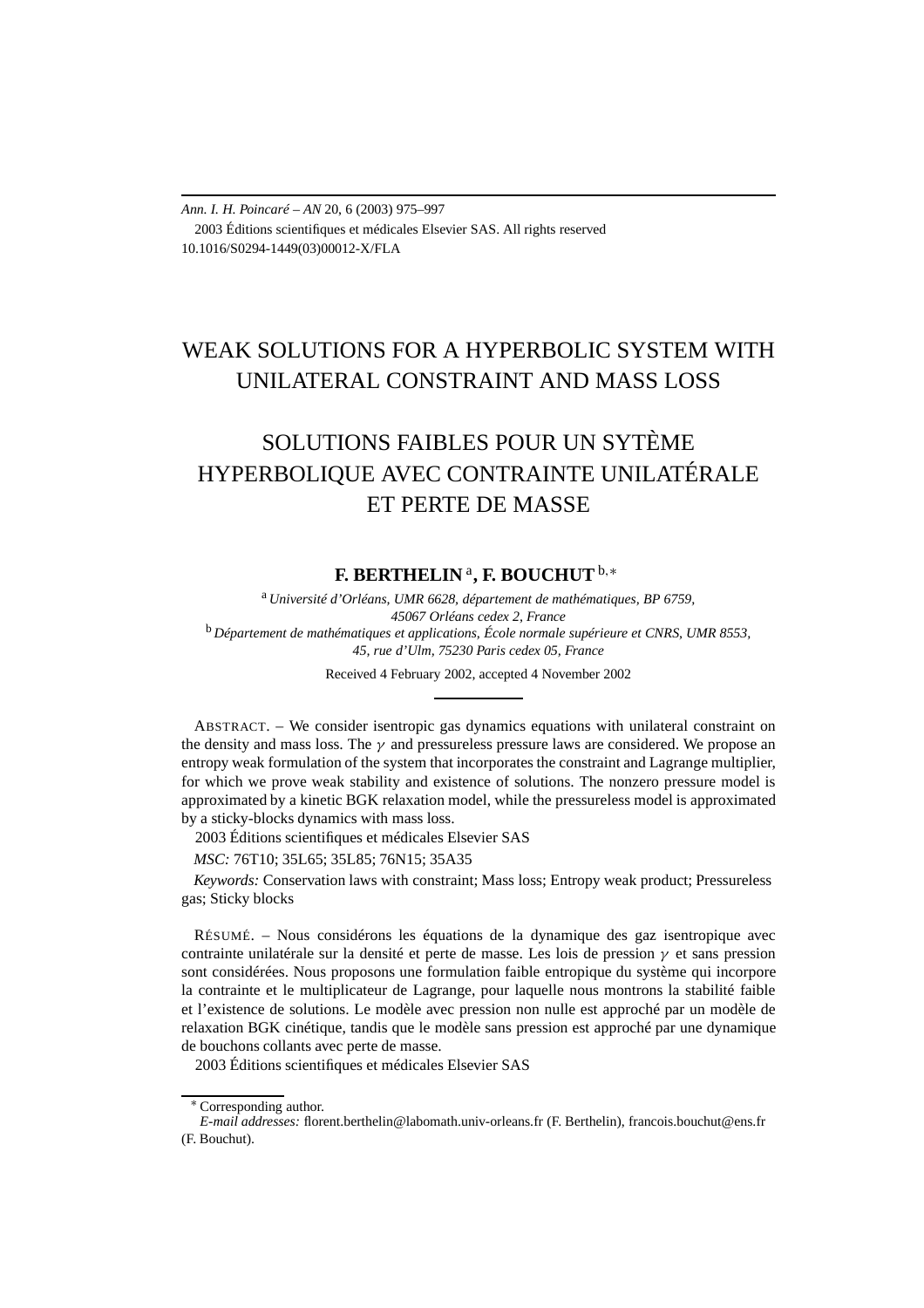#### **1. Introduction and models**

# **1.1. Models**

The aim of this paper is to introduce a weak formulation and establish weak stability and existence for solutions to some one-dimensional systems of conservations laws with unilateral constraint. Such system arises for example in the modeling of two-phase flows, see [8], as

$$
\begin{cases} \partial_t \rho + \partial_x (\rho u) = 0, \\ \partial_t (\rho u) + \partial_x (\rho u^2 + p(\rho) + \pi) = 0, \end{cases}
$$
\n(1.1)

with constraint and pressure Lagrange multiplier

$$
0 \leqslant \rho \leqslant 1, \quad \pi \geqslant 0,\tag{1.2}
$$

and extremality relation

$$
(1 - \rho)\pi = 0.
$$
 (1.3)

This system was studied in [20] with viscosity. Existence and weak stability of suitable weak solutions is obtained in [2] in the pressureless case  $p(\rho) = 0$ , but however, the general nonzero pressure case remains open. We refer to [1,2,16,18–20,22] for other hyperbolic problems with constraints. Some general formulations can be found in [13].

Here we are going to consider a slightly different model with mass loss, that can be written as

$$
\begin{cases} \partial_t \rho + \partial_x (\rho u) = Q, \\ \partial_t (\rho u) + \partial_x (\rho u^2 + p(\rho)) = Qu, \end{cases}
$$
\n(1.4)

with constraint and mass loss rate Lagrange multiplier

$$
0 \leqslant \rho \leqslant 1, \quad Q \leqslant 0,\tag{1.5}
$$

and extremality relation

$$
(1 - \rho)Q = 0.
$$
 (1.6)

This model is based on the physical idea to remove from the density  $\rho$  what overflows with 1 as rain could make overflow a reservoir or a river. The term *Qu* on the righthand side of the momentum equation expresses that the overflowing matter travels at velocity *u*. This interpretation is especially relevant for the Saint-Venant equations when  $p(\rho) = \kappa \rho^2$ . We are going to consider here pressure laws of the form

$$
p(\rho) = \kappa \rho^{\gamma}, \quad 1 < \gamma \leqslant 3, \ \kappa \geqslant 0. \tag{1.7}
$$

The pressureless case  $\kappa = 0$  is very particular. Existence and properties for the system of pressureless gas without constraint have been studied in [9,10,12,15,17].

The main difficulty in the model is to give a suitable sense to the products  $Qu$  in (1.4) and  $\rho O$  in (1.6), because  $Q$  is only a measure, and  $\rho$ ,  $u$  can be discontinuous. Indeed,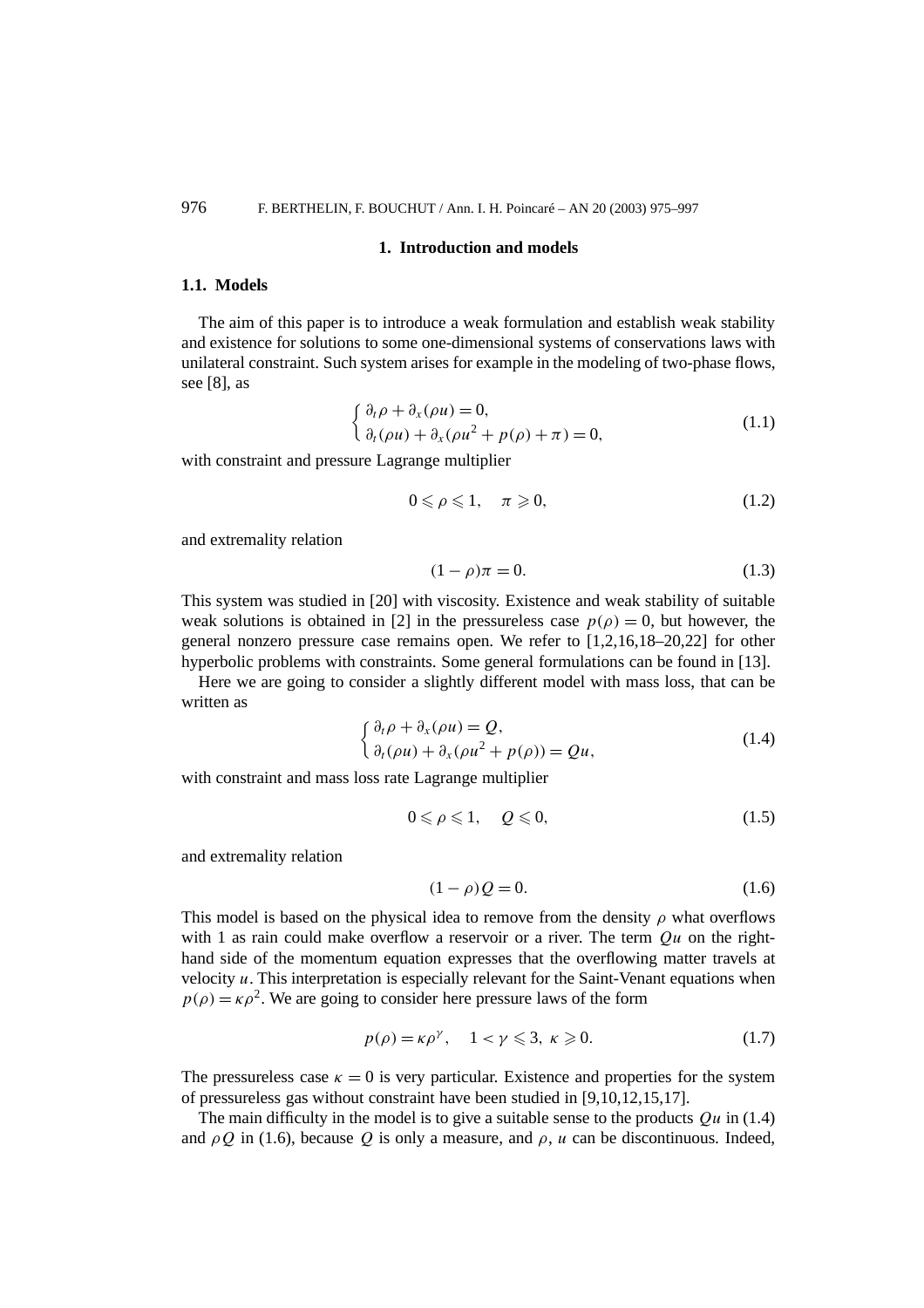since *Q* can be nonzero only where  $\rho = 1$ , we have formal formulas obtained by freezing  $\rho = 1$  in (1.4),

$$
Q = \mathbb{1}_{\rho=1} \partial_x u, \qquad Qu = \mathbb{1}_{\rho=1} \left( \partial_t u + \partial_x u^2 \right), \tag{1.8}
$$

but of course this is again meaningless. Therefore, we provide the following entropy weak formulation of the problem, that involves what we call entropy weak products. The idea is to introduce a different velocity  $v(t, x)$  for the lost matter, and write the system

$$
\begin{cases} \partial_t \rho + \partial_x (\rho u) = Q, \\ \partial_t (\rho u) + \partial_x (\rho u^2 + p(\rho)) = Qv, \end{cases}
$$
\n(1.9)

with as before

$$
0 \leqslant \rho \leqslant 1, \quad Q \leqslant 0. \tag{1.10}
$$

We take  $v \in L^{\infty}(Q)$ , so that the product *Qv* is well-defined as a measure. We need then to formulate in a weak sense that  $Qv = Qu$ , and that  $Q\rho = Q$ . In order to do so, we require the family of entropy weak product inequalities

$$
\partial_t \eta_S(\rho, u) + \partial_x G_S(\rho, u) \leqslant Q \eta'_S(1, v) \cdot (1, v), \tag{1.11}
$$

for any convex entropy  $\eta_S$  in a suitable family parametrized by a convex function *S*, where  $G_S$  is its entropy flux, and  $\eta'_S$  is its derivative with respect to  $(\rho, \rho u)$ . Since *v*, by definition, is defined *Q* a.e., the term on the right-hand side of (1.11) is well-defined. In order to see that  $(1.9)$ – $(1.11)$  is a weak formulation of  $(1.4)$ – $(1.6)$ , we observe first that any suitable solution to  $(1.4)$ – $(1.6)$  also solves  $(1.9)$ – $(1.11)$  with  $v = u$ . Conversely, if we have a sufficiently smooth solution to (1.9)–(1.11), then multiplying (1.9) by  $\eta'_{S}(\rho, u)$ and comparing with (1.11), we get

$$
Q \eta'_{S}(\rho, u) \cdot (1, v) \leqslant Q \eta'_{S}(1, v) \cdot (1, v). \tag{1.12}
$$

If we take for the entropy the physical energy

$$
\eta(\rho, u) = \rho u^2 / 2 + \frac{\kappa}{\gamma - 1} \rho^{\gamma},
$$
\n(1.13)

*we have*  $η'(ρ, u) = (γκρ<sup>γ-1</sup>/(γ − 1) − u<sup>2</sup>/2, u)$ *, and (1.12) gives* 

$$
Q\left[\frac{\gamma\kappa}{\gamma-1}(\rho^{\gamma-1}-1) - (v-u)^2/2\right] \le 0.
$$
 (1.14)

Together with the constraints (1.10), we deduce that  $Qv = Qu$  and  $Q\rho = Q$ , except in the pressureless case  $\kappa = 0$ , in which we can only conclude  $Qv = Qu$ . We shall see in Section 4.4 that in this case the formulation really fails to give  $Q\rho = Q$  in the strong sense.

Our main result is that the entropy formulation of the system  $(1.9)$ – $(1.11)$  is weakly stable. We are able to prove a priori estimates and compactness of suitable approximations, that lead to existence for the Cauchy problem. For the nonzero pressure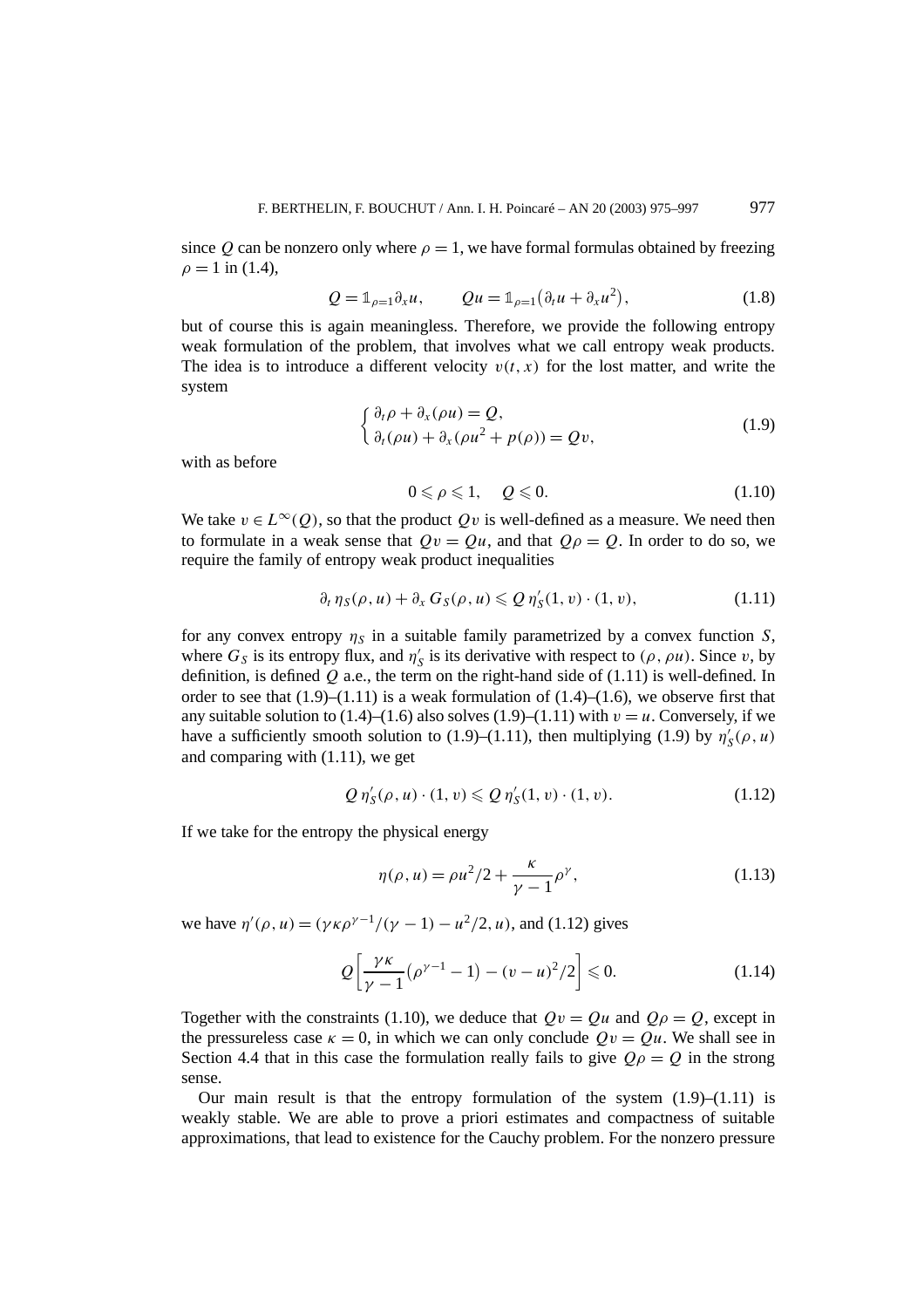model, the approximate solutions are obtained by a kinetic BGK equation with additional projection to enforce the constraint  $\rho \leq 1$ . For the pressureless model, the approximation is based on the notion of sticky blocks that has been introduced in [8] and used in [2], but here with a different dynamics based on mass loss.

We look for solutions with regularities

$$
\rho \in L_t^{\infty} \big( 0, \infty; L_x^{\infty}(\mathbb{R}) \cap L_x^1(\mathbb{R}) \big), \tag{1.15}
$$

$$
u \in L_t^{\infty}(0, \infty; L_x^{\infty}(\mathbb{R})), \tag{1.16}
$$

$$
Q \in \mathcal{M}\big([0,\infty[\times\mathbb{R}), \quad v \in L^{\infty}(Q).\tag{1.17}
$$

The density  $\rho$  and the momentum density  $\rho u$  are a priori not continuous with respect to time, because *Q* could contain Dirac distributions in time. However, (1.8) suggests that it should not be the case, but it is an open question to decide whether or not it is the case.

Thus, we consider weak solutions in the sense that for all  $\varphi \in \mathcal{D}([0,\infty[\times \mathbb{R}),$ 

$$
\int_{0}^{\infty} \int_{\mathbb{R}} [\rho \partial_t \varphi + \rho u \partial_x \varphi] dt dx + \int_{\mathbb{R}} \rho^0(x) \varphi(0, x) dx = - \int_{[0, \infty[} \int_{\mathbb{R}} \varphi Q, \qquad (1.18)
$$

$$
\int_{0}^{\infty} \int_{\mathbb{R}} [\rho u \partial_t \varphi + (\rho u^2 + p(\rho)) \partial_x \varphi] dt dx
$$

$$
+ \int_{\mathbb{R}} \rho^0(x) u^0(x) \varphi(0, x) dx = - \int_{[0, \infty[} \int_{\mathbb{R}} \varphi Qv. \qquad (1.19)
$$

It includes the initial data

$$
\rho(0, x) = \rho^{0}(x), \quad \rho(0, x)u(0, x) = \rho^{0}(x)u^{0}(x).
$$
 (1.20)

We assume that  $\rho^0 \in L^1(\mathbb{R})$ , so that we can bound a priori the mass loss,  $\iint -Q dt dx \le$  $∫ ρ<sup>0</sup> dx.$ 

#### **1.2. Main results**

The following compactness result is valid for the two possible pressure laws (isentropic model with nonzero pressure or pressureless model).

THEOREM 1.1. – Let us consider a sequence of solutions  $(\rho_n, u_n, Q_n, v_n)$  with *regularities* (1.15)–(1.17) *with uniform bounds in their respective spaces of* (1.15)– (1.17)*, satisfying* (1.18)–(1.19) *and* (1.10)–(1.11)*. Initial data*  $\rho_n^0$ *,*  $u_n^0$  *are supposed to satisfy*

$$
0 \leqslant \rho_n^0 \leqslant 1, \quad \left(\rho_n^0\right)_{n \geqslant 0} \text{ is bounded in } L^1(\mathbb{R}),\tag{1.21}
$$

$$
(u_n^0)_{n\geqslant 0} \text{ is bounded in } L^\infty(\mathbb{R}).\tag{1.22}
$$

*In the pressureless case, we also assume that the Oleinik inequality* (1.26) *holds, and that*  $Q_n$  *is bounded in*  $L^{\infty}_{loc}([0,\infty[$ ,  $\mathcal{M}_{loc}(\mathbb{R}))$ *. Then, up to a subsequence, as*  $n \to \infty$ *,*  $(\rho_n, u_n, Q_n, v_n) \rightarrow (\rho, u, Q, v)$  *satisfying* (1.15)–(1.17)*, in the following sense*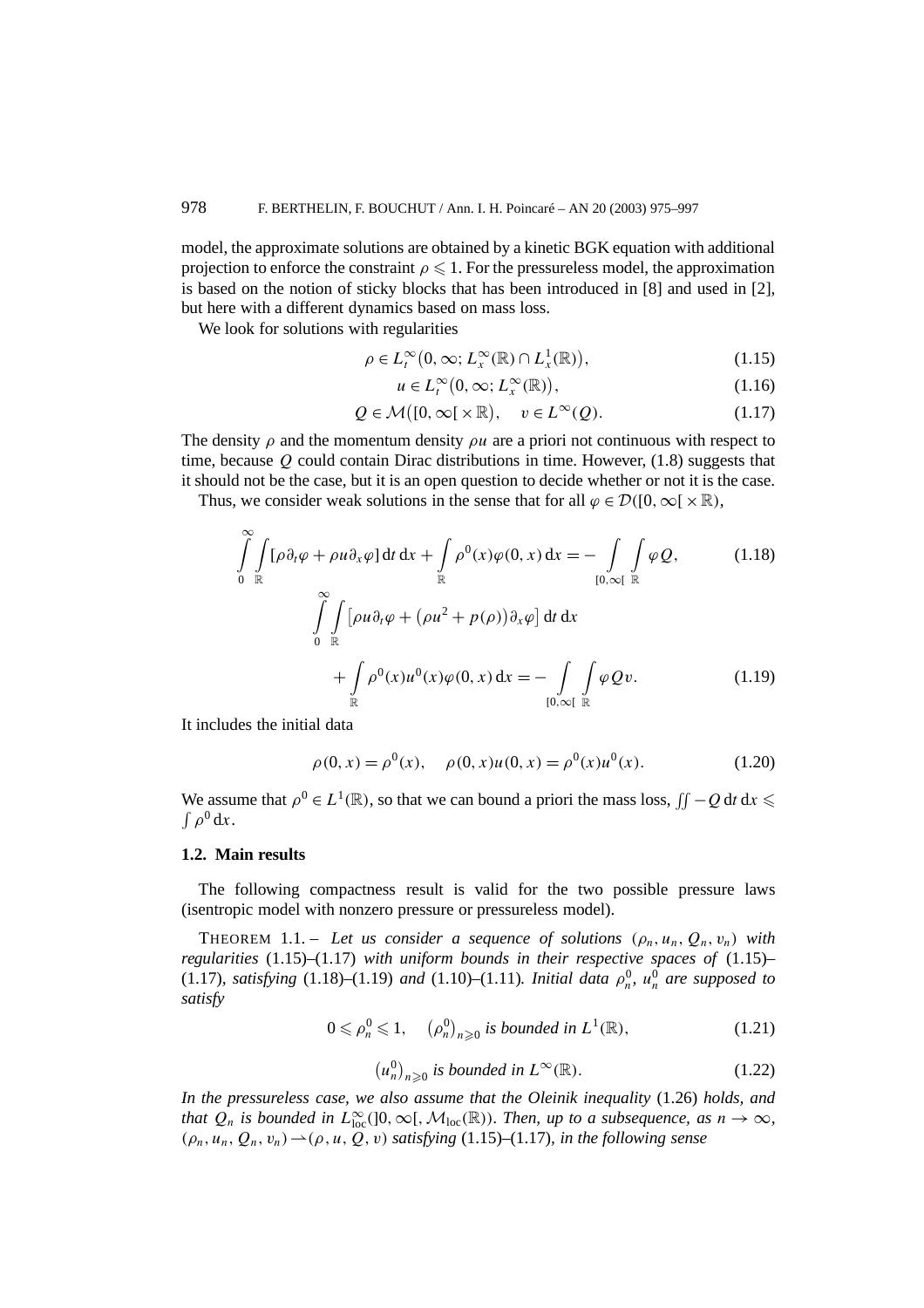$$
\rho_n \to \rho, \quad u_n \to u \quad \text{in } L^{\infty}_{w*}([0,\infty[\times\mathbb{R}), \tag{1.23}
$$

$$
Q_n \rightharpoonup Q, \quad Q_n v_n \rightharpoonup Qv \quad \text{ in } \mathcal{M}\big([0,\infty[\times\mathbb{R})w*,\big] \tag{1.24}
$$

*where*  $(\rho, u, Q, v)$  *is a solution to* (1.18)–(1.19) *and* (1.10)–(1.11) *with initial data*  $\rho^0$ *, u*<sup>0</sup> *defined by*

$$
\rho_n^0 \rightharpoonup \rho^0 \quad \text{in } L^{\infty}_{w*}(\mathbb{R}), \quad \text{and} \quad \rho_n^0 u_n^0 \rightharpoonup \rho^0 u^0 \quad \text{in } L^{\infty}_{w*}(\mathbb{R}). \tag{1.25}
$$

*In the pressureless case, we also get* (1.26)*. In the nonzero pressure case, we have the convergence a.e.*  $\rho_n \to \rho$ ,  $\rho_n u_n \to \rho u$ .

We turn now to existence. The theorem is again the same for both pressure laws.

THEOREM 1.2. – Let  $\rho^0 \in L^1(\mathbb{R})$  such that  $0 \leq \rho^0 \leq 1$  and  $u^0 \in L^\infty(\mathbb{R})$ *. Then there exists*  $(\rho, u, Q, v)$  *with regularities* (1.15)–(1.17) *satisfying* (1.18)–(1.19) *and* (1.10)– (1.11)*.*

In the pressureless context, we have more precise results.

THEOREM 1.3. – *In addition, in the pressureless case*  $\kappa = 0$ *, the solution of Theorem* 1.2 *satisfies*

$$
\partial_x u(t, x) \leqslant \frac{1}{t},\tag{1.26}
$$

$$
TV_{[a,b]}(u(t,.)) \leqslant \frac{2(b-a)}{t} + 2||u^0||_{L^{\infty}} \quad \forall a < b,
$$
 (1.27)

$$
\operatorname{essinf} u^{0}(x) \leq u(t, x) \leq \operatorname{esssup} u^{0}(x), \tag{1.28}
$$

$$
Q \in L^{\infty}_{loc}([0, \infty[, \mathcal{M}_{loc}(\mathbb{R})), \tag{1.29}
$$

$$
\rho, \rho u \in C\big(]0, \infty[, L^{\infty} w*\big),\tag{1.30}
$$

$$
\partial_t (\rho S(u)) + \partial_x (\rho u S(u)) = Q_S \quad \text{in } ]0, \infty[ \times \mathbb{R} ] \tag{1.31}
$$

*for every*  $S \in C(\mathbb{R})$ *, where*  $Q_S \in \mathcal{M}([0, \infty[\times \mathbb{R})$  *satisfies* 

$$
|Q_S| \leqslant \|S\|_{L^\infty}|Q|.\tag{1.32}
$$

The remainder of the paper is organized as follows. In Section 2, we prove the stability of the entropy weak product formulation. In Section 3, we study the non-zero pressure case. We prove the existence of solutions for a BGK model with relaxation of the type of those introduced in [6]. We obtain kinetic entropy inequalities and the existence of kinetic invariant domains, following [4,24]. Using compensated compactness, we prove the convergence, as  $\varepsilon \to 0$ , towards the nonzero pressure gas dynamics model with mass loss. Finally, we provide an alternate analysis of the BGK model in the particular case  $\gamma = 3$  using averaging lemma. In Section 4, we study the pressureless model. We introduce the sticky blocks dynamics, and specify in this case how entropy weak product inequalities arise. Finally, we prove that the strong extremality relation is lost in weak limits for the pressureless model.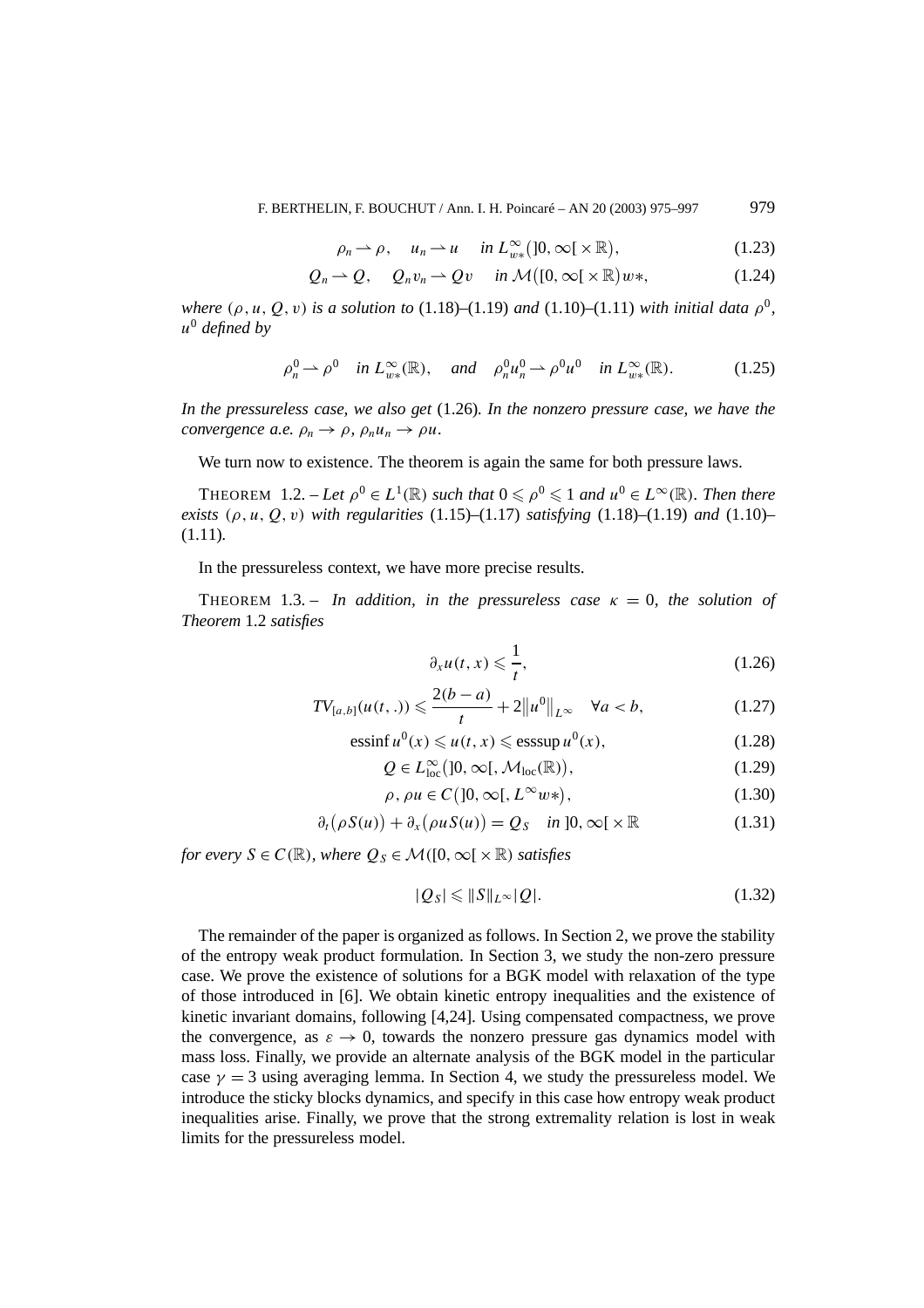#### **2. Stability of the entropy weak product**

The weak stability of the formulation (1.11) becomes clear with the two following lemmas.

LEMMA 2.1. – Let  $Q_n$  be nonpositive measures and  $v_n \in L^{\infty}(Q_n)$ . If  $(Q_n)_{n\geq 0}$ *is a sequence bounded in*  $M_{loc}([0,\infty[\times\mathbb{R})$  *and*  $(\|v_n\|_{L^{\infty}(Q_n)})_{n\geq 0}$  *is bounded, then there exists a measure* Q *and a function*  $v \in L^{\infty}(Q)$  *such that after extraction of a* subsequence,  $Q_n \rightharpoonup Q$ ,  $Q_n v_n \rightharpoonup Qv$  and  $Q_n \varphi(v_n) \rightharpoonup Q^{\varphi} \leq Q \varphi(v)$  for any convex  $function \varphi$ .

*Proof.* – The measures  $Q_n$  are bounded in  $\mathcal{M}_{loc}$ , thus for a subsequence  $Q_n \to Q$  in Mloc*w*∗. By diagonal extraction, there exists a subsequence such that

$$
Q_n\varphi(v_n)\to Q^\varphi
$$

for every  $\varphi$  continuous. We have  $|O_n v_n| \leq C|O_n|$ , thus at the limit  $|O^{\text{Id}}| \leq -CQ$  and therefore there exists  $v \in L^{\infty}(Q)$  such that  $Q^{Id} = Qv$ .

We compare now  $Q^{\varphi}$  and  $Q\varphi(v)$  for  $\varphi$  convex. A convex function  $\varphi$  can be written as

$$
\varphi(v) = \sup\{av + b; \ a, b \text{ such that } \varphi \geq a \text{ Id } + b\}.
$$

Let  $\varphi$  be a convex function and let  $a, b \in \mathbb{R}$  such that  $\varphi \geq a \operatorname{Id} + b$ . The measure  $Q_n$  is nonpositive thus  $Q_n\varphi(v_n) \leq Q_n(av_n + b)$ , which gives at the limit  $Q^{\varphi} \leq Q(av + b)$ . Since this is true for any *a*, *b* such that  $\varphi \ge a \text{ Id } +b$ , we conclude that  $Q^{\varphi} \le Q\varphi(v)$ .  $\Box$ 

LEMMA 2.2. – *The function*  $v \mapsto \eta'_{S}(1, v) \cdot (1, v)$  *is convex for*  $S : \mathbb{R} \to \mathbb{R}$  *convex* and  $C^1$ . Furthermore, it is a nonnegative function as soon as  $S \geqslant 0$ .

*Proof.* – We have first to specify what are the entropies  $\eta_s$ . We take the so called weak entropies, that are defined as

$$
\eta_S(\rho, u) = \int_{\mathbb{R}} \chi(\rho, \xi - u) S(\xi) d\xi, \quad S \text{ convex}, \tag{2.1}
$$

where *χ* is defined by (3.8)–(3.9) in the case  $\kappa > 0$ , and by  $\chi(\rho, \xi) = \rho \delta(\xi)$  if  $\kappa = 0$  (in other words  $\eta_S(\rho, u) = \rho S(u)$ . Recalling that prime denotes differentiation with respect to  $(\rho, \rho u)$ , we can express the desired quantity and get, for  $1 < \gamma < 3$ ,

$$
\eta'_{S}(1, v) \cdot (1, v) = \frac{1 - \theta}{J_{\lambda}} \int_{-1}^{1} (1 - z^2)^{\lambda - 1} S(v + a_{\gamma} z) dz,
$$
 (2.2)

for  $\gamma = 3$ ,

$$
\eta'_{S}(1, v) \cdot (1, v) = (S(v + \sqrt{3\kappa}) + S(v - \sqrt{3\kappa}))/2, \tag{2.3}
$$

and for  $\kappa = 0$ ,

$$
\eta'_{S}(1, v) \cdot (1, v) = S(v). \tag{2.4}
$$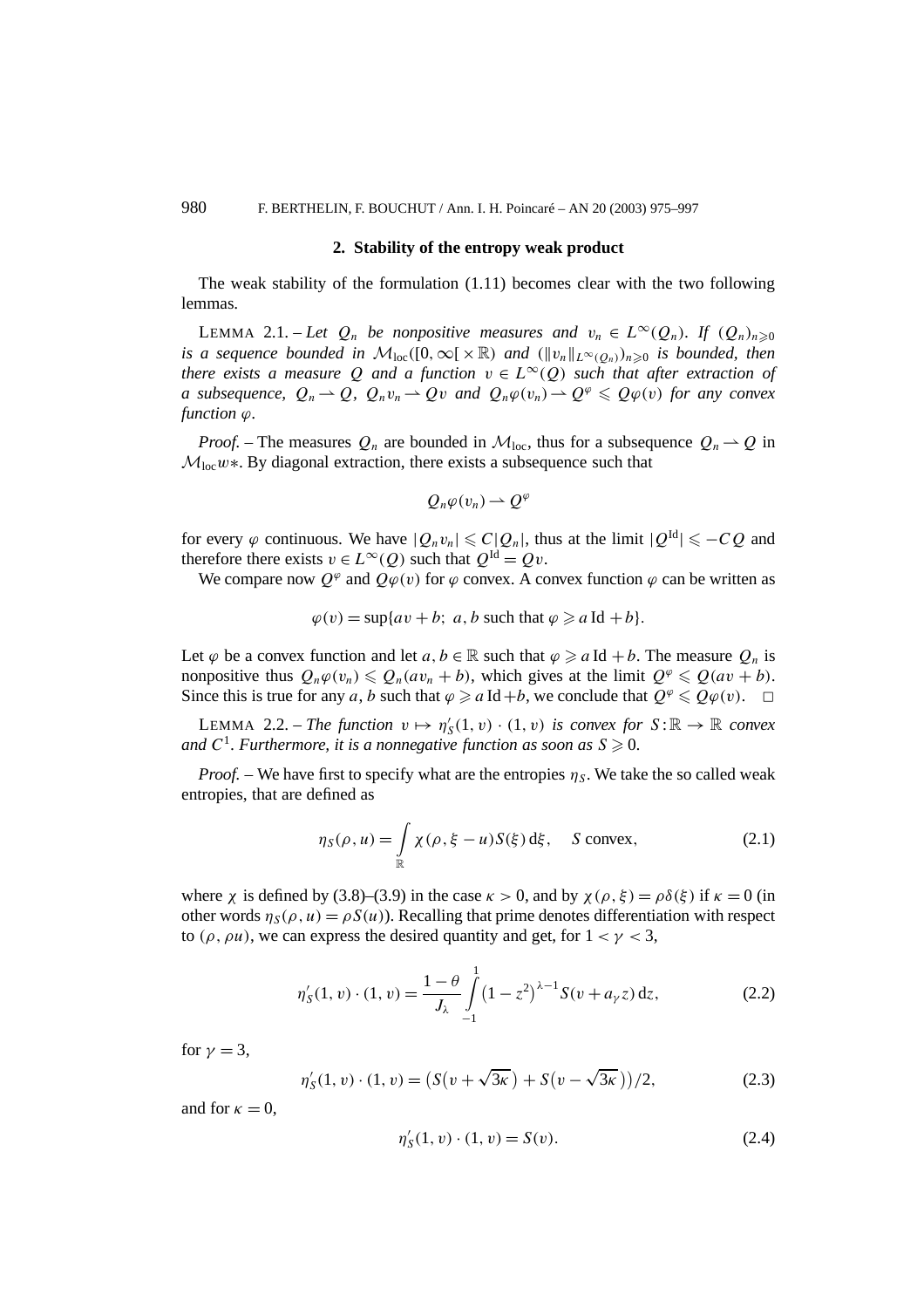The result follows obviously.  $\Box$ 

*Remark* 2.1. – The sign assertion in Lemma 2.2 is helpful because the right-hand side in (1.11) becomes itself nonpositive when  $S \ge 0$  and we deduce the decrease of  $\int \eta_S dx$ .

#### **3. Isentropic model with nonzero pressure**

In this section, we introduce a kinetic BGK relaxation model that approximates the problem with nonzero pressure  $p(\rho) = \kappa \rho^{\gamma}$  with  $\kappa > 0$ ,  $1 < \gamma \leq 3$ . We first prove existence of solutions for the BGK model and establish kinetic invariant domains leading to uniform bounds. Then we let the relaxation parameter  $\varepsilon$  tend to 0, and get an entropy solution to (1.9)–(1.11) via compensated compactness. For the special case  $\gamma = 3$ , an alternate proof via averaging lemma is provided.

### **3.1. BGK model**

We consider the following kinetic BGK relaxation model, which is obtained from the one of [3,4] by including an overall projection onto the constraint  $\rho \leq 1$ ,

$$
\partial_t f + \xi \partial_x f = \frac{M^*[f] - f}{\varepsilon} \quad \text{in } ]0, \infty[ \times \mathbb{R} \times \mathbb{R}, \tag{3.1}
$$

where  $f = f(t, x, \xi) = (f_0(t, x, \xi), f_1(t, x, \xi)) \in \mathbb{R}^2, t > 0, x \in \mathbb{R}, \xi \in \mathbb{R},$ 

$$
f(t, x, \xi) \in D_{\xi},\tag{3.2}
$$

$$
\rho(t,x) = \int_{\mathbb{R}} f_0(t,x,\xi) d\xi, \quad \rho(t,x)u(t,x) = \int_{\mathbb{R}} f_1(t,x,\xi) d\xi,
$$
 (3.3)

$$
M^*[f](t, x, \xi) = M^*(\rho(t, x), u(t, x), \xi), \tag{3.4}
$$

$$
M^*(\rho, u, \xi) = M(\min(1, \rho), u, \xi),
$$
\n(3.5)

and *M* is the Maxwellian defined by

$$
M(\rho, u, \xi) = (\chi(\rho, \xi - u), ((1 - \theta)u + \theta \xi)\chi(\rho, \xi - u)),
$$
\n(3.6)

$$
\chi(\rho, \xi) = c_{\gamma, \kappa} \left( a_{\gamma}^2 \rho^{\gamma - 1} - \xi^2 \right)_+^\lambda, \tag{3.7}
$$

$$
\theta = \frac{\gamma - 1}{2}, \quad \lambda = \frac{1}{\gamma - 1} - \frac{1}{2}, \quad c_{\gamma, \kappa} = \frac{a_{\gamma}^{-2/(\gamma - 1)}}{J_{\lambda}}, \tag{3.8}
$$

$$
J_{\lambda} = \int_{-1}^{1} (1 - z^2)^{\lambda} dz = \sqrt{\pi} \Gamma(\lambda + 1) / \Gamma(\lambda + 3/2), \quad a_{\gamma} = \frac{2\sqrt{\gamma \kappa}}{\gamma - 1}.
$$
 (3.9)

We complete  $(3.1)$  by initial data

$$
f(0, x, \xi) = f^{0}(x, \xi),
$$
\n(3.10)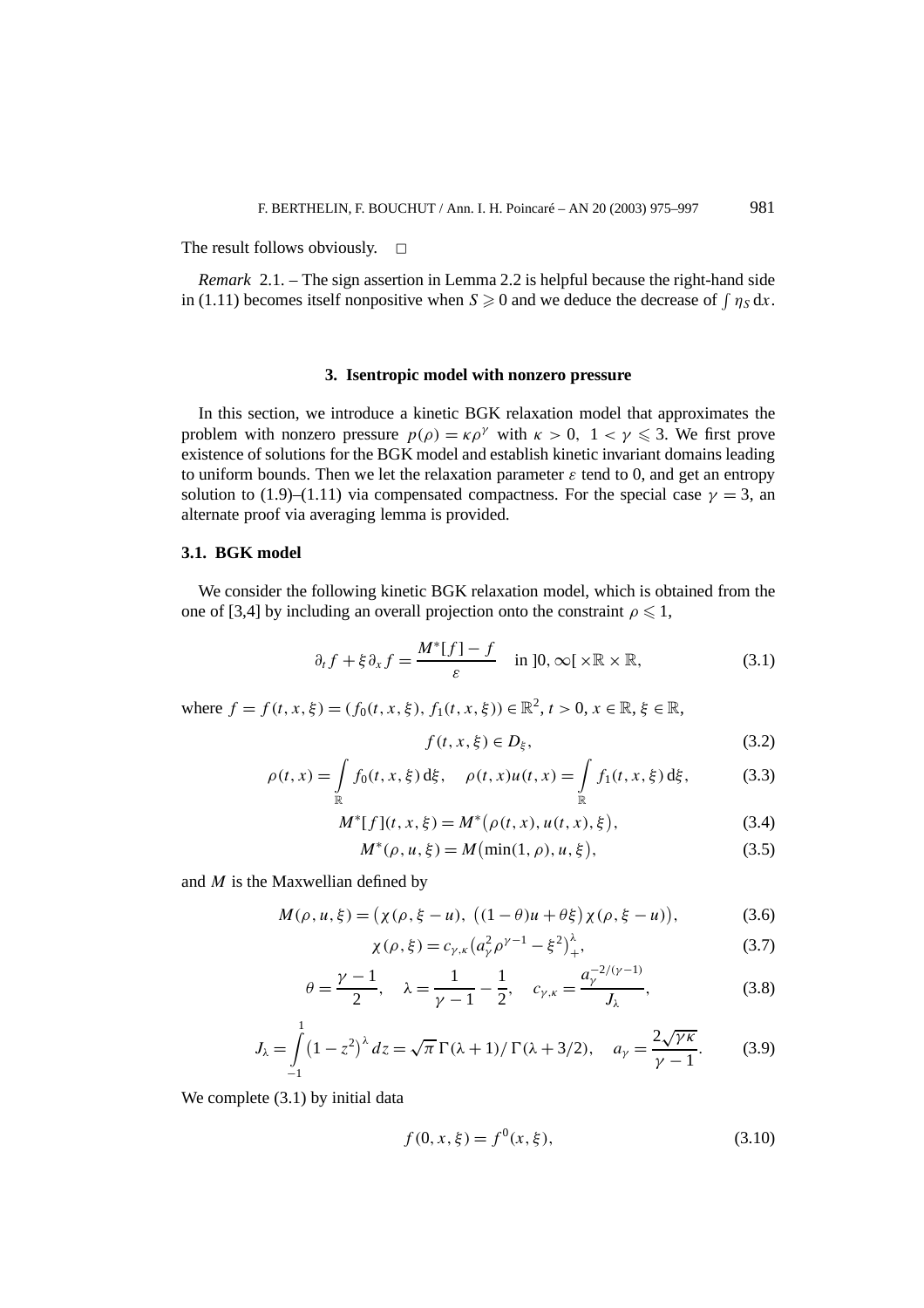satisfying energy bounds. For  $1 < \gamma < 3$ , we take

$$
D_{\xi} = D = \{ (f_0, f_1) \in \mathbb{R}^2, f_0 > 0 \text{ or } f_1 = f_0 = 0 \},
$$
 (3.11)

while if  $\gamma = 3$ ,

$$
D_{\xi} = \left\{ (f_0, f_1) \in \mathbb{R}^2, f_1 = \xi f_0 \text{ and } 0 \leqslant f_0 \leqslant 1/2\sqrt{3\kappa} \right\},\tag{3.12}
$$

and the Maxwellian simplifies in

$$
M(\rho, u, \xi) = \frac{1}{2\sqrt{3\kappa}} 1_{u - \sqrt{3\kappa}\rho < \xi < u + \sqrt{3\kappa}\rho} K(\xi), \quad K(\xi) = (1, \xi). \tag{3.13}
$$

In this case a single scalar equation on  $f_0$  can be written, the second one on  $f_1$  being proportional to it.

The entropies involved in the inequality (1.11) are the so called weak entropies, defined by

$$
\eta_S(\rho, u) = \int_{\mathbb{R}} \chi(\rho, \xi - u) S(\xi) d\xi, \quad S \text{ convex}, \tag{3.14}
$$

and their entropy fluxes are defined by

$$
G_S(\rho, u) = \int_{\mathbb{R}} \left( (1 - \theta)u + \theta \xi \right) \chi(\rho, \xi - u) S(\xi) d\xi.
$$
 (3.15)

To each entropy  $\eta_s$  we can associate a kinetic entropy, in the case  $\gamma < 3$  they can be defined from a kernel by

$$
H_S(f, \xi) = \int_{\mathbb{R}} \Phi(\rho(f, \xi), u(f, \xi), \xi, v) S(v) dv, \quad \text{for } f \neq 0, \quad H_S(0, \xi) = 0,
$$
 (3.16)

where

$$
u(f,\xi) = \frac{f_1/f_0 - \theta\xi}{1 - \theta},
$$
  
\n
$$
\rho(f,\xi) = a_{\gamma}^{-2'(\gamma-1)} \left( \left( \frac{f_1/f_0 - \xi}{1 - \theta} \right)^2 + (f_0/c_{\gamma,\kappa})^{1/\lambda} \right)^{1/(\gamma-1)}
$$
\n(3.17)

is the inverse relation for  $f = M(\rho, u, \xi)$ . The kernel  $\Phi$  is symmetric in  $\xi$ , *v* and satisfies in particular  $\Phi \ge 0$  and  $\int_{\mathbb{R}}(1, v)\Phi(\rho, u, \xi, v) dv = M(\rho, u, \xi)$ . For more details about this model, we refer to [4].

For  $\gamma = 3$ , the kinetic entropy is simply given for  $f = (f_0, \xi f_0) \in D_{\xi}$ , by

$$
H_S(f, \xi) = S(\xi) f_0,
$$
\n(3.18)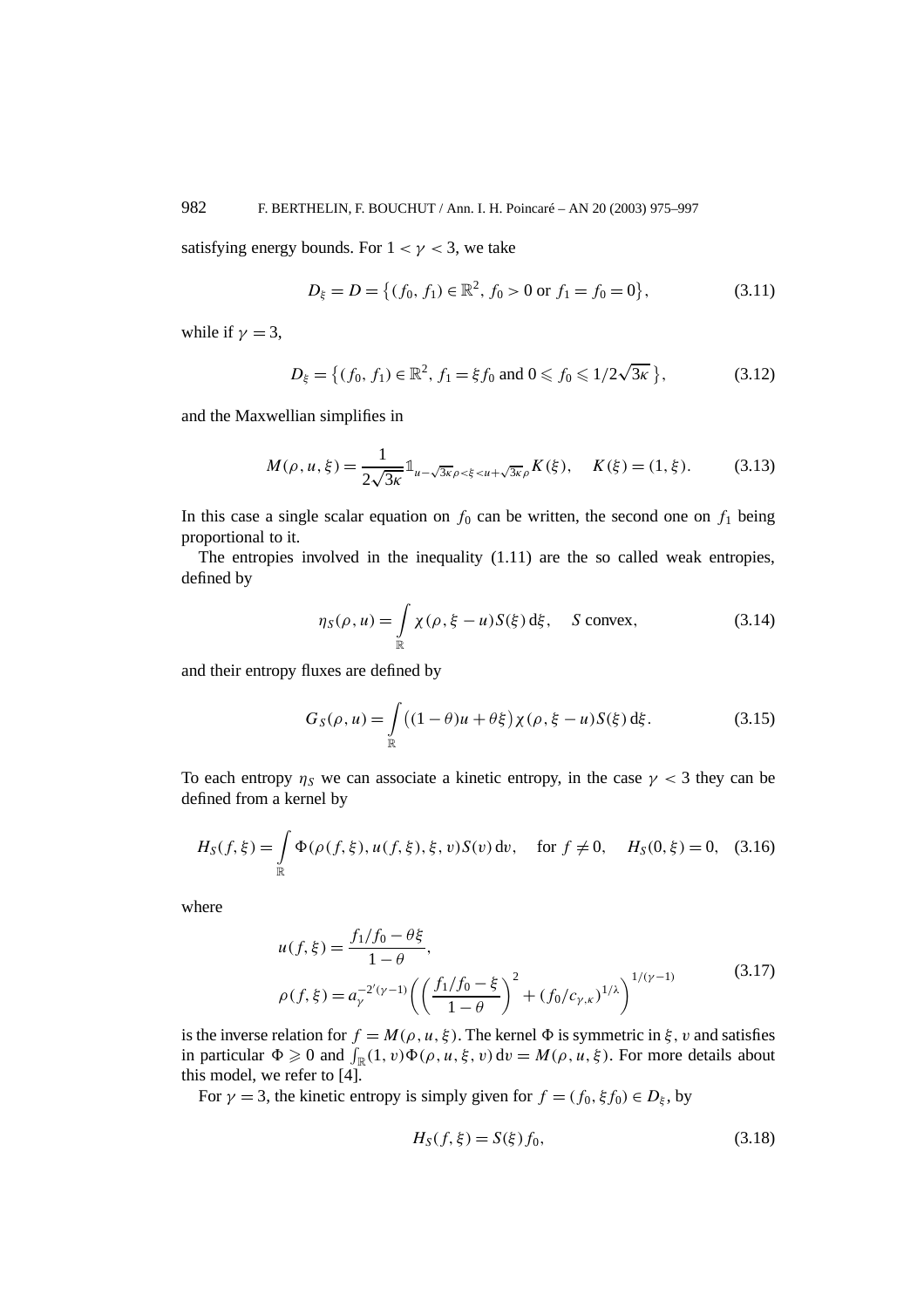so that finally for any  $1 \leq \gamma \leq 3$ ,

$$
\eta_S(\rho, u) = \int_{\mathbb{R}} H_S(M(\rho, u, \xi), \xi) d\xi,
$$
  
\n
$$
G_S(\rho, u) = \int_{\mathbb{R}} \xi H_S(M(\rho, u, \xi), \xi) d\xi.
$$
\n(3.19)

Let us finally introduce the kinetic invariant domains. The macroscopic invariant domains are defined as follows for any  $ω_{\text{min}} < ω_{\text{max}}$ ,

$$
\widetilde{D} = \{(\rho, u) \in \mathbb{R}^+ \times \mathbb{R}; \ \rho = 0 \text{ or } \omega_{\min} \leq \omega_1 \leq \omega_2 \leq \omega_{\max}\},\tag{3.20}
$$

where the Riemann invariants  $\omega_1$ ,  $\omega_2$  are given by

$$
\omega_1 = u - a_\gamma \rho^{(\gamma - 1)/2}, \qquad \omega_2 = u + a_\gamma \rho^{(\gamma - 1)/2}.
$$
 (3.21)

Their corresponding kinetic invariant domains are defined in the case  $1 < \gamma < 3$  by

$$
\widetilde{D}_{\xi} = \{ f \in D; \ f = 0 \text{ or } \omega_{\min} \leq \omega_1(f, \xi) \leq \omega_2(f, \xi) \leq \omega_{\max} \},\tag{3.22}
$$

where

$$
\omega_1(f,\xi) = u(f,\xi) - a_\gamma \rho(f,\xi)^{(\gamma-1)/2},
$$
  
\n
$$
\omega_2(f,\xi) = u(f,\xi) + a_\gamma \rho(f,\xi)^{(\gamma-1)/2},
$$
\n(3.23)

and in the case  $\gamma = 3$ 

$$
\widetilde{D}_{\xi} = \left\{ f \in D_{\xi}; \ 0 \leqslant f_0 \leqslant \frac{1}{2\sqrt{3\kappa}} \mathbb{1}_{\omega_{\min} < \xi < \omega_{\max}} \right\}.
$$
\n(3.24)

# **3.2. Properties of the kinetic entropy**

We recall the value of the moments of *M*,

$$
\int_{\mathbb{R}} M(\rho, u, \xi) d\xi = (\rho, \rho u), \qquad \int_{\mathbb{R}} \xi M(\rho, u, \xi) d\xi = (\rho u, \rho u^2 + \kappa \rho^{\gamma}),
$$

and

$$
\int_{\mathbb{R}} \frac{1}{2} \xi^2 M_0(\rho, u, \xi) d\xi = \frac{1}{2} \rho u^2 + \frac{\kappa}{\gamma - 1} \rho^{\gamma} \equiv \eta(\rho, u),
$$

for every  $\rho \geq 0$  and  $u \in \mathbb{R}$ . It results from the definition of a convex function that

LEMMA 3.1. – *For every*  $S : \mathbb{R} \to \mathbb{R}$  *convex, we have* 

$$
(\omega_2 - \omega_1)S(\xi) + (\omega_1 - \xi)S(\omega_2) + (\xi - \omega_2)S(\omega_1)
$$
  
\n
$$
\leq 0 \quad \text{if } \omega_1 \leq \xi \leq \omega_2,
$$
  
\n
$$
\geq 0 \quad \text{if } \xi \leq \omega_1 \leq \omega_2 \text{ or } \omega_1 \leq \omega_2 \leq \xi.
$$
 (3.25)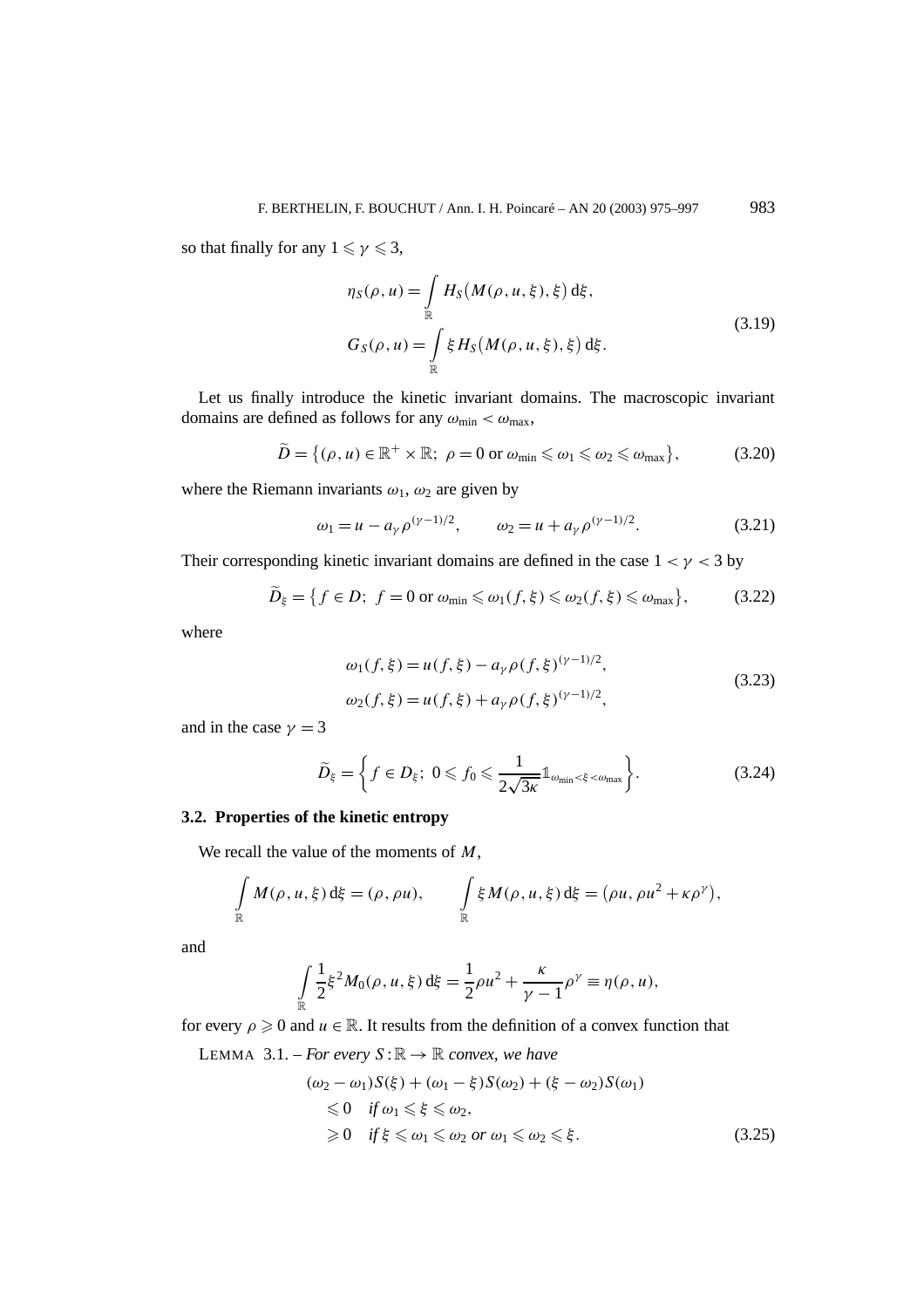As in [3,4], we need a subdifferential inequality in order to prove boundedness of the entropy, namely

PROPOSITION 3.2 (Subdifferential inequality). – If  $S : \mathbb{R} \to \mathbb{R}$  *is convex, of class*  $C^1$ *, then for every*  $\rho \geqslant 0$ ,  $u, \xi \in \mathbb{R}$  *and*  $f \in D_{\xi}$ , we have

$$
H_S(f,\xi) \ge H_S(M(\rho, u, \xi), \xi) + T_S(\rho, u) \cdot (f - M(\rho, u, \xi)), \tag{3.26}
$$

*with*

$$
T_S(\rho, u) = \frac{1}{J_\lambda} \int_{-1}^1 (1 - z^2)^\lambda \left( \frac{S(u + a_\gamma \rho^\theta z) + (\theta a_\gamma \rho^\theta z - u) S'(u + a_\gamma \rho^\theta z)}{S'(u + a_\gamma \rho^\theta z)} \right) dz,
$$
\n(3.27)

*which coincides with*  $\eta'_{\mathcal{S}}(\rho, u)$  *when*  $\rho > 0$ *, where prime denotes differentiation with respect to the conservative variables*  $(\rho, q \equiv \rho u)$ *. We also have if*  $f \neq 0$ 

$$
(H'_{S}(f,\xi) - T_{S}(\rho, u)) \cdot (M(\rho, u, \xi) - f) \leq 0,
$$
\n(3.28)

*where if*  $\gamma = 3$ ,  $H'_{\mathcal{S}}(f, \xi) = S(\xi)(1, 0)$  *by convention.* 

*Proof.* – The case 
$$
\gamma < 3
$$
 was treated in [4], thus let us assume that  $\gamma = 3$ . We set  
\n
$$
\omega_1 = u - \sqrt{3\kappa} \rho, \omega_2 = u + \sqrt{3\kappa} \rho, \text{ thus } \omega_2 - \omega_1 = 2\sqrt{3\kappa} \rho \ge 0. \text{ We have for } \rho > 0
$$
\n
$$
T_S(\rho, u) = \frac{1}{2\sqrt{3\kappa} \rho} \left( \frac{(\sqrt{3\kappa} \rho - u)S(u + \sqrt{3\kappa} \rho) + (\sqrt{3\kappa} \rho + u)S(u - \sqrt{3\kappa} \rho)}{S(u + \sqrt{3\kappa} \rho) - S(u - \sqrt{3\kappa} \rho)} \right)
$$
\n
$$
= \frac{1}{\omega_2 - \omega_1} \left( \frac{-\omega_1 S(\omega_2) + \omega_2 S(\omega_1)}{S(\omega_2) - S(\omega_1)} \right), \tag{3.29}
$$

and  $T_S(0, u) = (S(u) - uS'(u), S'(u))$ . We compute

$$
A = H_S(f, \xi) - H_S(M(\rho, u, \xi), \xi) - T_S(\rho, u) \cdot (f - M(\rho, u, \xi))
$$
  
=  $[f_0 - M_0(\rho, u, \xi)] [S(\xi) - T_S(\rho, u) \cdot (1, \xi)].$  (3.30)

Then, if  $\rho > 0$ ,

$$
S(\xi) - T_S(\rho, u) \cdot (1, \xi)
$$
  
=  $[(\omega_2 - \omega_1)S(\xi) + (\omega_1 - \xi)S(\omega_2) + (\xi - \omega_2)S(\omega_1)]/(\omega_2 - \omega_1),$  (3.31)

and if  $\rho = 0$ ,

$$
S(\xi) - T_S(\rho, u) \cdot (1, \xi) = S(\xi) - S(u) - S'(u)(\xi - u) \ge 0.
$$
 (3.32)

If  $\xi \leq \omega_1$  or  $\xi \geq \omega_2$ , then  $M_0(\rho, u, \xi) = 0$ , and  $S(\xi) - T_S(\rho, u) \cdot (1, \xi) \geq 0$  thanks It  $\xi \le \omega_1$  or  $\xi \ge \omega_2$ , then  $M_0(\rho, u, \xi) = 0$ , and  $S(\xi) - I_S(\rho, u) \cdot (1, \xi) \ge 0$  thanks<br>to Lemma 3.1, thus  $A \ge 0$ . If  $\omega_1 < \xi < \omega_2$ , then  $M_0(\rho, u, \xi) = 1/(2\sqrt{3\kappa}) \ge f_0$  and *S*( $\xi$ ) − *T<sub>S</sub>*( $\rho$ ,  $u$ ) · (1,  $\xi$ )  $\leq$  0, thus *A*  $\geq$  0 also, which proves (3.26) and (3.28).  $\Box$ 

The kinetic entropy associated to the physical energy is denoted by  $H = H_{n^2/2}$ . We recall that  $H \ge 0$ . Applying the previous result to min(1,  $\rho$ ) and integrating in  $\xi$ , we get a minimization principle.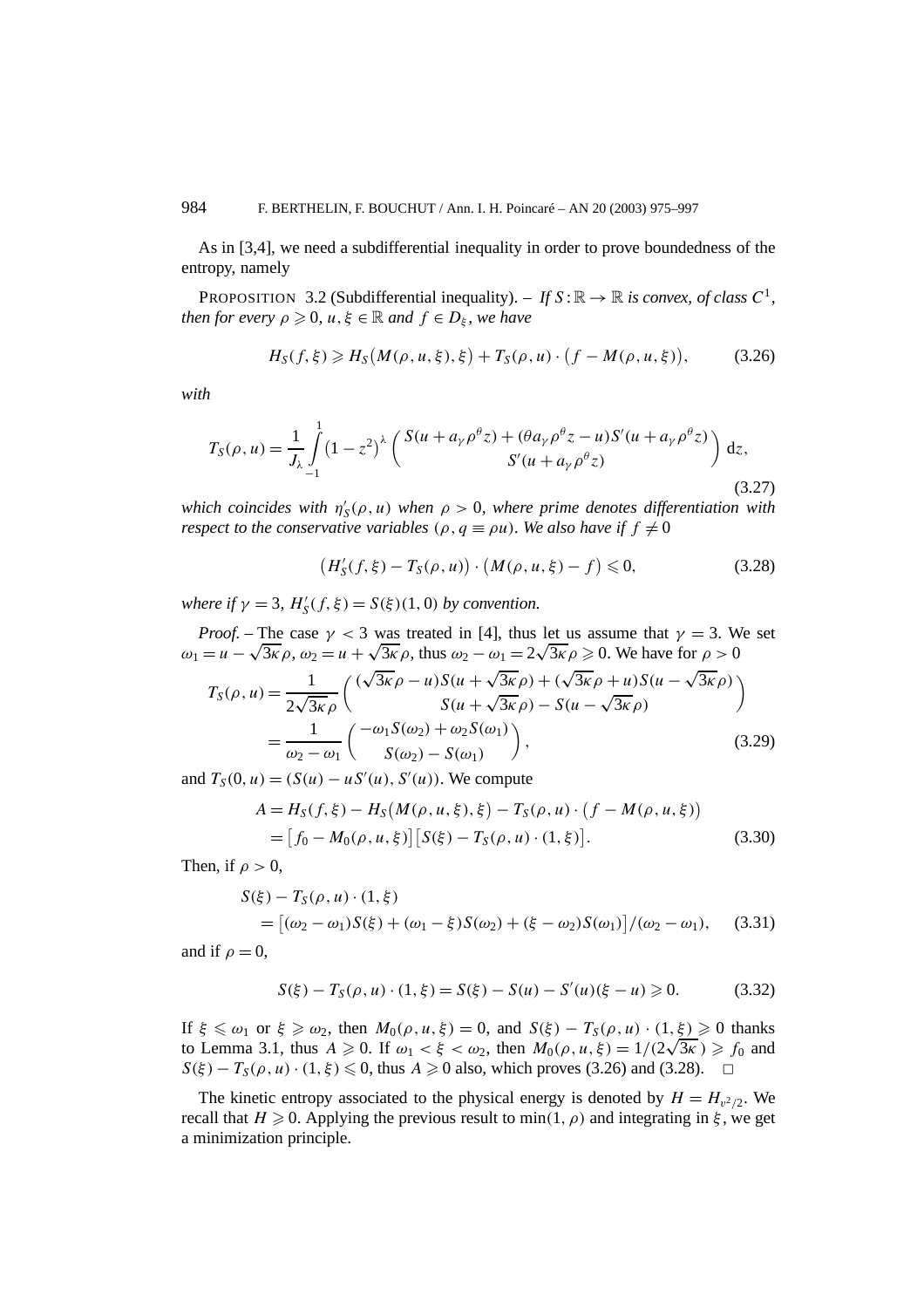COROLLARY 3.3 (Entropy minimization principle). – *Assume that*  $S: \mathbb{R} \to \mathbb{R}$  *is convex of class*  $C^1$  *and such that*  $|S(v)| \leq B(1 + v^2)$  *for some*  $B \geq 0$ *. Consider*  $f \in L^1(\mathbb{R}_\xi)$  *such that*  $f \in D_\xi$  *a.e. and* 

$$
\int_{\mathbb{R}} H(f(\xi), \xi) \, d\xi < \infty. \tag{3.33}
$$

*Then*  $H_S(f(\xi), \xi)$  *and*  $H_S(M^*[f](\xi), \xi)$  *lie in*  $L^1(\mathbb{R}_{\xi})$ *, and setting*  $(\rho, \rho u) = \int_{\mathbb{R}} f d\xi$ *we have*

$$
\int_{\mathbb{R}} H_S(M^*[f](\xi), \xi) d\xi + T_S(\min(1, \rho), u) \cdot (1, u)(\rho - 1)_+ \leq \int_{\mathbb{R}} H_S(f(\xi), \xi) d\xi.
$$
\n(3.34)

For further reference, we also provide the following obvious estimate.

LEMMA 3.4. – *For every*  $\rho \geq 0$  *and*  $u, \xi \in \mathbb{R}$ *, we have* 

$$
0\leqslant M_0^*(\rho,u,\xi)\leqslant M_0(\rho,u,\xi).
$$

#### **3.3. Existence for the BGK model**

We proceed as in [3] in order to apply Schauder's theorem and to get the existence of global solutions. We notice that the proofs simplify for  $\gamma = 3$  because  $H(f, \xi) = f_0 \xi^2/2$ is linear and because the kinetic system becomes in fact a rank-one model, and as a consequence we mainly only study the convergence of the first component which is nonnegative. In any case we get the following result.

THEOREM 3.5. – *Assume that*  $f^0 \in L^1(\mathbb{R}_x \times \mathbb{R}_\xi)$  *satisfies*  $f^0(x, \xi) \in D_\xi$  *a.e. in*  $\mathbb{R} \times \mathbb{R}$ *and*

$$
\iint\limits_{\mathbb{R}\times\mathbb{R}} H\left(f^{0}(x,\xi),\xi\right) dx d\xi = C_{H}^{0} < \infty.
$$
 (3.35)

*Then there exists a solution f to* (3.1)–(3.12) *satisfying*

$$
f \in (C \cap L^{\infty})_t([0, \infty[, L^1(\mathbb{R}_x \times \mathbb{R}_\xi)), \tag{3.36}
$$

$$
\forall t \geq 0, \quad f(t, x, \xi) \in D_{\xi} \quad a.e. \text{ in } \mathbb{R} \times \mathbb{R}, \tag{3.37}
$$

$$
\forall t \geqslant 0, \iint\limits_{\mathbb{R} \times \mathbb{R}} f_0(t, x, \xi) \, dx \, d\xi \leqslant \iint\limits_{\mathbb{R} \times \mathbb{R}} f_0^0(x, \xi) \, dx \, d\xi, \tag{3.38}
$$

$$
\forall t \geq 0, \quad \iint\limits_{\mathbb{R} \times \mathbb{R}} H\left(f(t, x, \xi), \xi\right) dx d\xi \leq C_H^0,
$$
\n(3.39)

$$
\partial_t \left( \int_{\mathbb{R}} f_0 \, d\xi \right) + \partial_x \left( \int_{\mathbb{R}} \xi f_0 \, d\xi \right) = -\frac{(\rho - 1)_+}{\varepsilon} \leqslant 0, \tag{3.40}
$$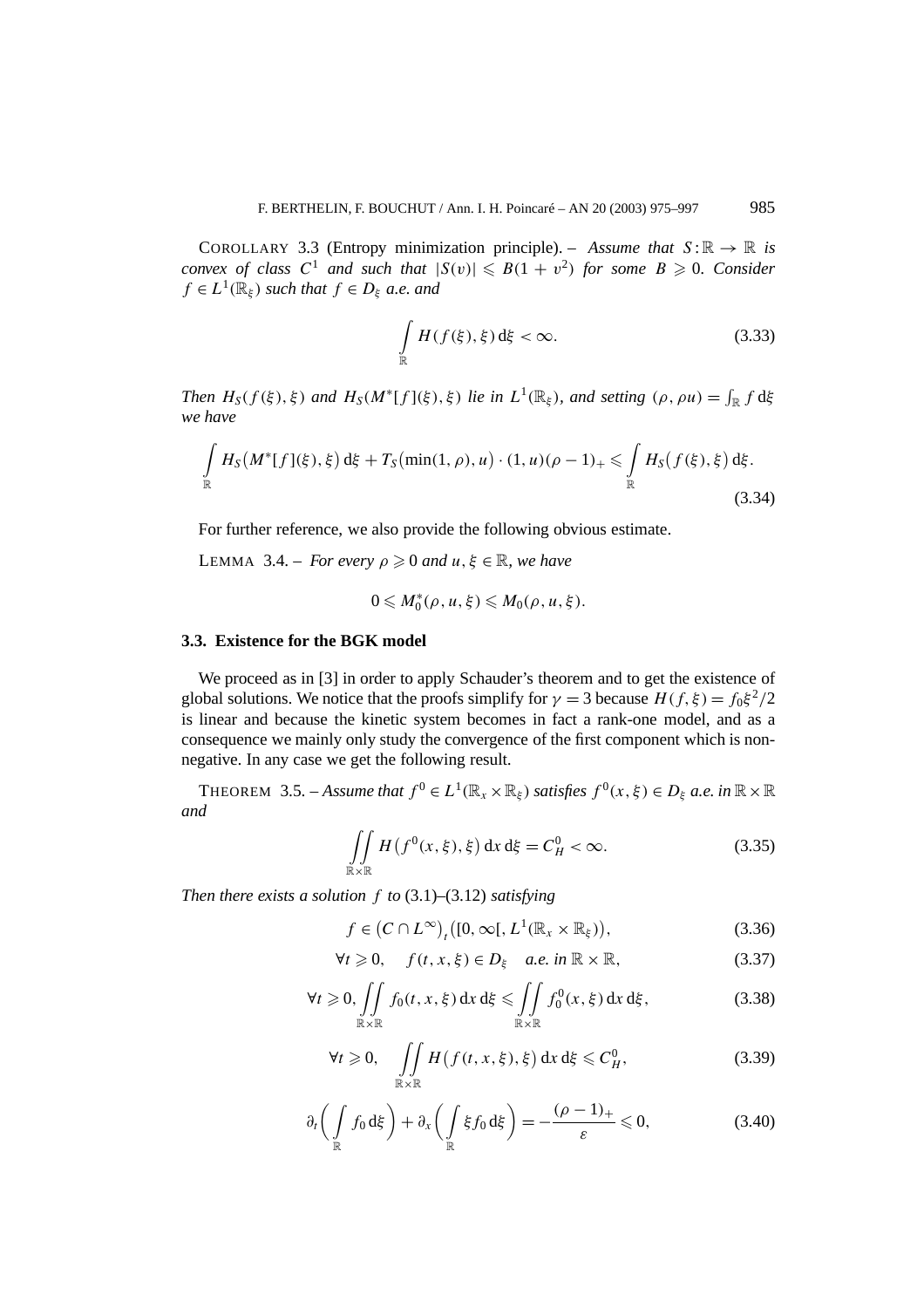$$
\frac{d}{dt} \iint_{\mathbb{R} \times \mathbb{R}} H(f(t, x, \xi), \xi) dx d\xi
$$
\n
$$
= -\frac{1}{\varepsilon} \iint_{\mathbb{R} \times \mathbb{R}} \left( H'(f, \xi) - \left( \frac{\gamma \kappa}{\gamma - 1} (\rho^*)^{\gamma - 1} - \frac{u^2}{2}, u \right) \right) \cdot (f - M^*[f]) dx d\xi
$$
\n
$$
- \frac{1}{\varepsilon} \left( \frac{\gamma \kappa}{\gamma - 1} (\rho^*)^{\gamma - 1} + \frac{u^2}{2} \right) (\rho - 1)_+ \leq 0,
$$
\n(3.41)

*where*  $(\rho, \rho u) = \int_{\mathbb{R}} f d\xi$  *and*  $\rho^* = \min(1, \rho)$ *.* 

We notice that we have a representation of the solution *f* ,

$$
f(t, x, \xi) = f^{0}(x - t\xi, \xi) e^{-t/\varepsilon} + \frac{1}{\varepsilon} \int_{0}^{t} e^{-s/\varepsilon} M^{*}[f](t - s, x - s\xi, \xi) ds.
$$
 (3.42)

#### **3.4. Kinetic invariant domains**

By using Corollary 3.3 and Lemma 2.2 in a computation similar to (3.41), we get

**PROPOSITION** 3.6. – Assume that  $S: \mathbb{R} \to \mathbb{R}$  is convex of class  $C^1$  and such that  $0 \leqslant S(v) \leqslant B(1+v^2)$  for some  $B \geqslant 0$ . Then, with f the solution of Theorem 3.5,

$$
\iint\limits_{\mathbb{R}\times\mathbb{R}} H_S(f(t,x,\xi),\xi) dx d\xi \le \iint\limits_{\mathbb{R}\times\mathbb{R}} H_S(f^0(x,\xi),\xi) dx d\xi.
$$
 (3.43)

Noticing that the invariant domain (3.20) is stable by the projection  $(\rho, u) \mapsto$  $(\min(1, \rho), u)$ , this allows to obtain invariant domains and bounds for  $\rho$ , *u*, *f* and  $M^*[f]$ .

THEOREM 3.7. – *For any*  $\omega_{\text{min}} < \omega_{\text{max}}$ *, the system* (3.1) *has the property that*  $\widetilde{D}_{\xi}$  *is a family of convex kinetic invariant domains. Moreover, the set*  $\tilde{D}_{\xi}$  *is associated with the invariant domain D in the sense that*

$$
\forall (\rho, u) \in \tilde{D}, \quad M(\rho, u, \xi) \in \tilde{D}_{\xi} \text{ a.e. } \xi,
$$
\n(3.44)

*and*

for any 
$$
f(\xi) \in L^1(\mathbb{R}_{\xi})
$$
 such that  $f(\xi) \in \widetilde{D}_{\xi}$  a.e.  $\xi$ ,  
\n $(\rho, u) \in \widetilde{D}$  with  $(\rho, \rho u) = \int_{\mathbb{R}} f(\xi) d\xi$ . (3.45)

*In particular, if the initial data of Theorem 3.5 <i>satisfies*  $f^{0}(x, \xi) \in D_{\xi}$  *for a.e. x*,  $\xi$ *, then, denoting by f the solution obtained in Theorem* 3.5*, (ρ , u) defined by* (3.3) *verify*  $\forall t \geq 0$ ,  $(\rho(t, x), u(t, x)) \in \overline{D}$  *for a.e. x.* 

*Besides*  $f(t, x, \xi) \in D_{\xi} \forall t \geq 0$  *and consequently*  $f$  *has compact support with respect to*  $\xi$ *,* supp<sub>*ξ</sub>*  $f \subset [\omega_{\min}, \omega_{\max}]$ *.*</sub>

*Furthermore*  $\rho$ *, u, f, M*[*f*] *and*  $M^*[f]$  *are uniformly bounded in*  $L^\infty$ *.*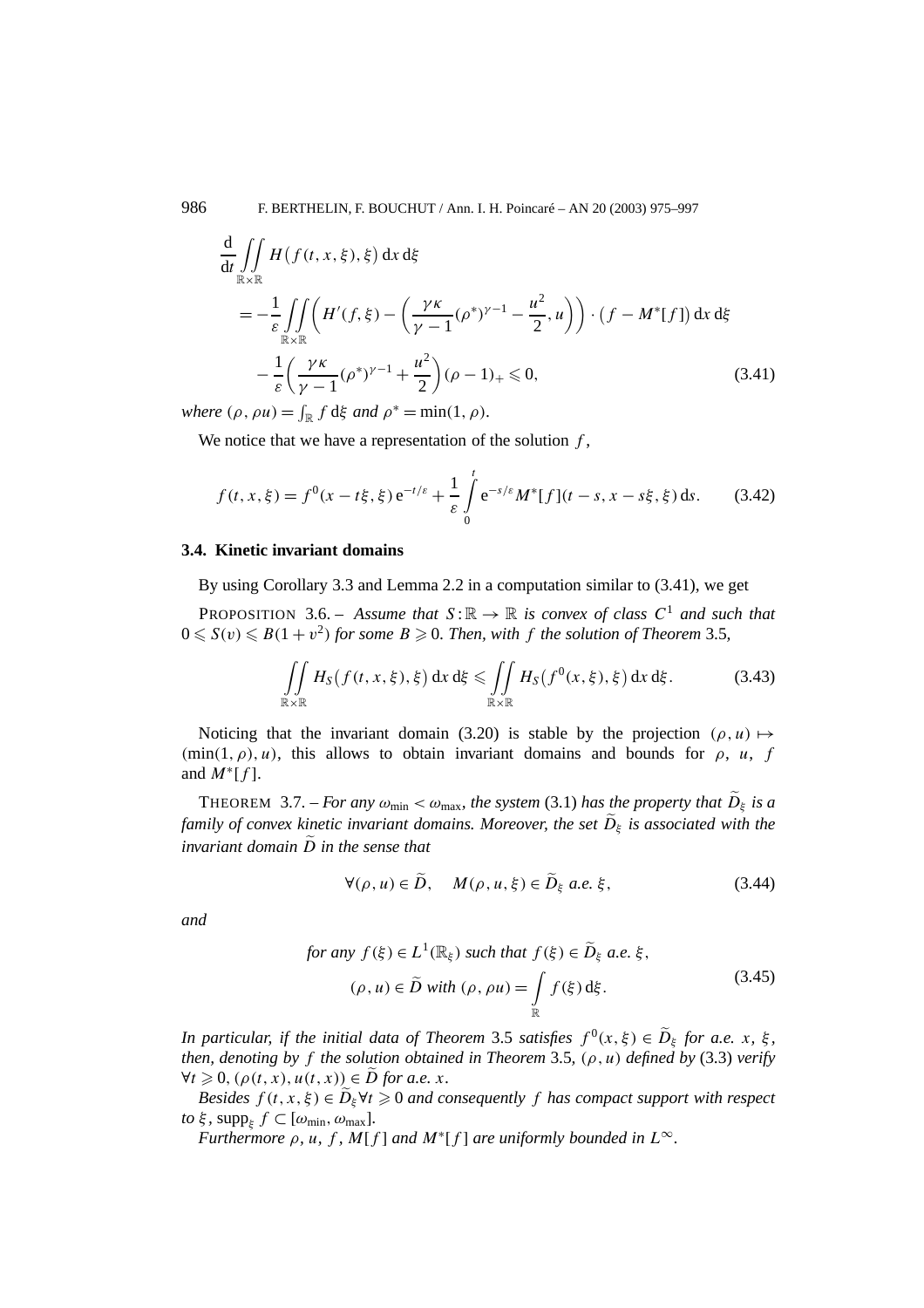*Proof.* – Using the functions  $S(v) = (v - \omega_{\text{max}})^2$ ,  $S(v) = (\omega_{\text{min}} - v)^2$  in Proposition 3.6, and the fact that

$$
\mathbb{1}_{(\xi-u)^2<3\kappa\rho^2}\leq \mathbb{1}_{\omega_{\min}<\xi<\omega_{\max}} \quad \Leftrightarrow \quad \left]u-\sqrt{3\kappa}\,\rho,u+\sqrt{3\kappa}\,\rho\right[\subset\left]\omega_{\min},\,\omega_{\max}\right[,
$$

we obtain the result by adapting the proof of [4].  $\Box$ 

#### **3.5. Relaxation limit via compensated compactness**

In this section, we prove the stability Theorem 1.1 and the existence Theorem 1.2 in the case of nonzero pressure.

*Proof of Theorem 1.1 for nonzero pressure.* – Let  $(\rho_n, u_n, Q_n, v_n)$  satisfy the assumptions of Theorem 1.1. Then

$$
\partial_t \eta_S(\rho_n, u_n) + \partial_x G_S(\rho_n, u_n) \leqslant Q_n \eta'_S(1, v_n) \cdot (1, v_n), \tag{3.46}
$$

and since the right-hand side is bounded in  $\mathcal{M}_{loc}$ , we can apply the compensated compactness result of [21] and it gives that, up to a subsequence,  $(\rho_n, \rho_n u_n)$  converge a.e. in  $]0, \infty[ \times \mathbb{R}$  when  $n \to \infty$  to some functions  $(\rho, \rho u)$ . Using Lemmas 2.1 and 2.2, we can pass to the limit in (3.46), while the limit in (1.18)–(1.19) is obvious.  $\Box$ 

We turn now to the existence result (Theorem 1.2) and prove the relaxation of (3.1) to  $(1.9)$ – $(1.11)$ .

THEOREM 3.8. – *Let us denote by fε the solution of Theorem* 3.5 *with the same initial data*  $f^{0}(x, \xi) \in L^{1}(\mathbb{R} \times \mathbb{R})$  *that satisfies*  $f^{0}(x, \xi) \in \widetilde{D}_{\xi}$  *a.e. for some*  $\omega_{\min} < \omega_{\max}$ *, and the energy bound* (3.35)*. Then*  $(\rho_{\varepsilon}, u_{\varepsilon})$  *defined by* (3.3) *are uniformly bounded in*  $L^{\infty}$ *, and passing if necessary to subsequences,*  $(\rho_{\varepsilon}, \rho_{\varepsilon} u_{\varepsilon})$  *converge a.e. in* ]0,  $\infty$ [ × R *when*  $\varepsilon \to 0$  *to*  $(\rho, \rho u)$ ,  $-(\rho_{\varepsilon}-1)_+/\varepsilon \to Q$ ,  $-(\rho_{\varepsilon}-1)_+u_{\varepsilon}/\varepsilon \to Qv$ , where  $(\rho, u, Q, v)$  have *the regularities* (1.15)–(1.17) *and satisfy* (1.18)–(1.19) *and* (1.10)–(1.11)*, with initial data*  $(\rho^0, \rho^0 u^0) = \int f^0 d\xi$ .

*Proof.* – The bounds of Theorem 3.7 give that  $\rho_{\varepsilon}$ ,  $u_{\varepsilon}$   $f_{\varepsilon}$  and the support in  $\xi$  of  $f_{\varepsilon}$  are uniformly bounded. Then, the renormalization result for a transport equation of [7] gives for any convex  $C<sup>1</sup>$  function *S* 

$$
\partial_t H_S(f_{\varepsilon}, \xi) + \xi \partial_x H_S(f_{\varepsilon}, \xi) = H'_S(f_{\varepsilon}, \xi) \cdot \left( M^*[f_{\varepsilon}] - f_{\varepsilon} \right) / \varepsilon.
$$

By integration in *ξ* , it yields

$$
\partial_t \int_{\mathbb{R}} H_S(f_{\varepsilon}, \xi) d\xi + \partial_x \int_{\mathbb{R}} \xi H_S(f_{\varepsilon}, \xi) d\xi
$$
  
= 
$$
\frac{1}{\varepsilon} \int_{\mathbb{R}} \left( H'_S(f_{\varepsilon}, \xi) - T_S(\rho_{\varepsilon}^*, u_{\varepsilon}) \right) \cdot \left( M^*[f_{\varepsilon}] - f_{\varepsilon} \right) d\xi
$$
  
+ 
$$
T_S(\rho_{\varepsilon}^*, u_{\varepsilon}) \cdot \int_{\mathbb{R}} \frac{M^*[f_{\varepsilon}] - f_{\varepsilon}}{\varepsilon} d\xi,
$$
 (3.47)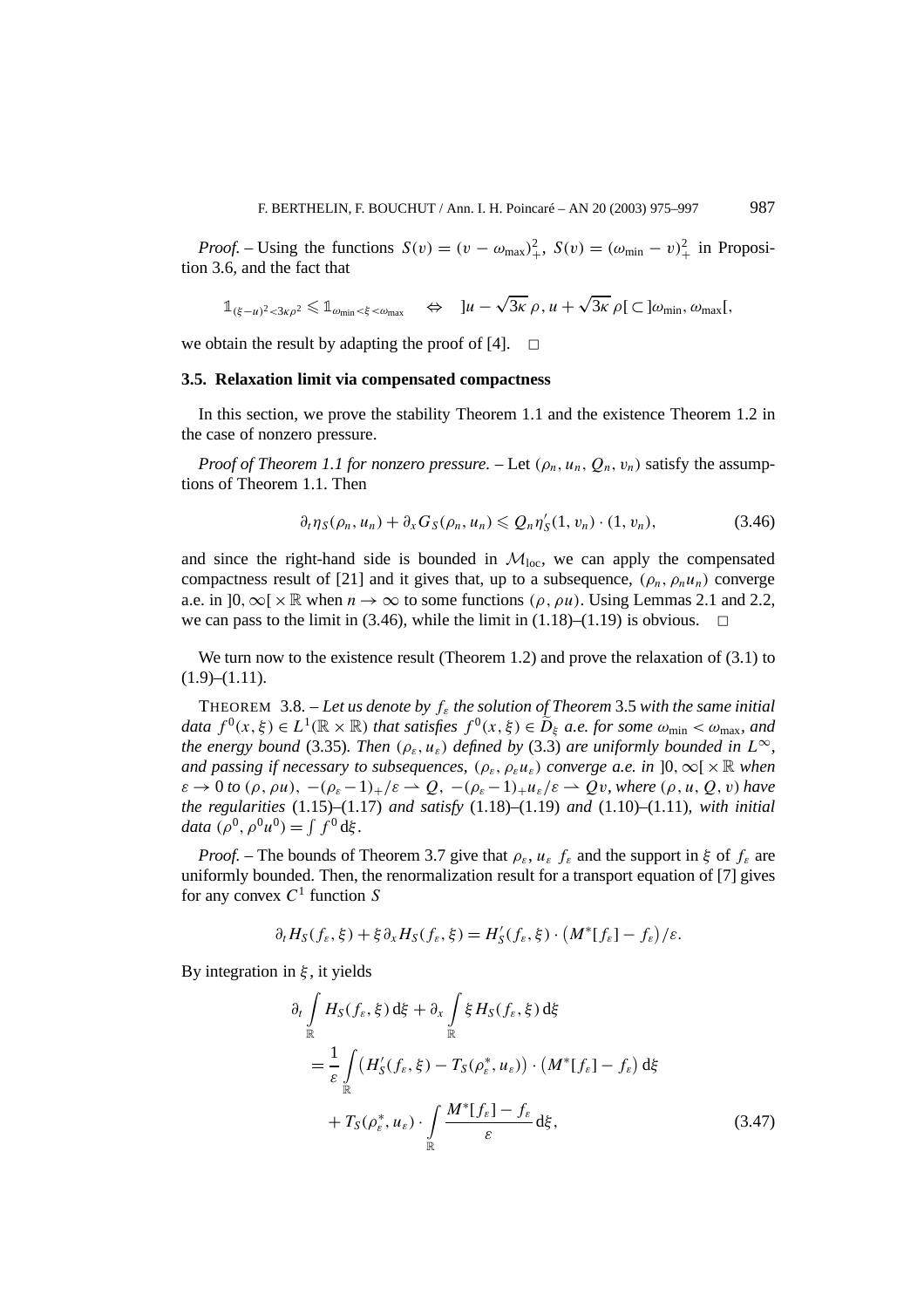with  $\rho_{\varepsilon}^* = \min(1, \rho_{\varepsilon})$ . Define

$$
Q_{\varepsilon} = -\frac{(\rho_{\varepsilon} - 1)_{+}}{\varepsilon} \leqslant 0. \tag{3.48}
$$

Then

$$
\int_{\mathbb{R}} \frac{M^*[f_{\varepsilon}] - f_{\varepsilon}}{\varepsilon} d\xi = Q_{\varepsilon}(1, u_{\varepsilon}),
$$
\n(3.49)

and

$$
Q_{\varepsilon}T_S(\rho_{\varepsilon}^*, u_{\varepsilon}) = Q_{\varepsilon}T_S(1, u_{\varepsilon}) = Q_{\varepsilon}\eta'_S(1, u_{\varepsilon}),
$$
\n(3.50)

thus by (3.28)

$$
\partial_t \eta_S(\rho_\varepsilon^*, u_\varepsilon) + \partial_x G_S(\rho_\varepsilon^*, u_\varepsilon) \leq \partial_t \int\limits_{\mathbb{R}} \left( H_S\big(M^*[f_\varepsilon], \xi\big) - H_S(f_\varepsilon, \xi)\right) d\xi
$$
  
+ 
$$
\partial_x \int\limits_{\mathbb{R}} \xi \left( H_S\big(M^*[f_\varepsilon], \xi\big) - H_S(f_\varepsilon, \xi)\right) d\xi
$$
  
+ 
$$
Q_\varepsilon \eta'_S(1, u_\varepsilon) \cdot (1, u_\varepsilon).
$$
 (3.51)

Next, we observe that  $Q_{\varepsilon}$  is bounded in  $L^1(]0, \infty[ \times \mathbb{R})$  since

$$
\iint -Q_{\varepsilon} dx dt \leqslant \iint_{\mathbb{R} \times \mathbb{R}} f_0^0(x, \xi) dx d\xi, \qquad (3.52)
$$

as a consequence of (3.40). We deduce that  $(\rho_{\varepsilon} - 1)$ <sub>+</sub> tends to 0 in  $L^1$ , and after extraction of a subsequence,  $\rho_{\varepsilon} - \rho_{\varepsilon}^* \to 0$  a.e. Provided that  $f_{\varepsilon} - M^*[f_{\varepsilon}] \to 0$  a.e.  $t, x, \xi$ , using (3.51), we can then apply the compensated compactness result of [21] which gives that up to a subsequence,  $(\rho_{\varepsilon}^*, \rho_{\varepsilon}^* u_{\varepsilon})$  (and also  $(\rho_{\varepsilon}, \rho_{\varepsilon} u_{\varepsilon})$ ) converge a.e. in  $]0,\infty[\times\mathbb{R}$  when  $\varepsilon \to 0$  to some  $(\rho, \rho u)$ , with  $(\rho, u) \in \tilde{D}$ ,  $0 \leq \rho \leq 1$ . By applying Lemma 2.1, we get  $Q_{\varepsilon} \to Q$ ,  $Q_{\varepsilon} u_{\varepsilon} \to Qv$  with  $Q \in \mathcal{M}([0,\infty[\times\mathbb{R}), v \in L^{\infty}(Q))$ . Using again  $f_{\varepsilon} - M^* [f_{\varepsilon}] \to 0$  a.e. *t*, *x*,  $\xi$  and with Lemma 2.2, the limit in (3.51) gives (1.11). A direct integration of  $(3.1)$  also gives  $(1.18)$ – $(1.19)$  at the limit. Thus it only remains to prove that  $f_{\varepsilon} - M^* [f_{\varepsilon}] \to 0$  a.e. *t*, *x*, *ξ*. This can be justified as follows. From (3.41), the integral

$$
\iiint\limits_{]0,T[\times\mathbb{R}\times\mathbb{R}} (H'(f_{\varepsilon},\xi)-T_{\nu^2/2}(\rho_{\varepsilon}^*,u_{\varepsilon}))\cdot\frac{M^*[f_{\varepsilon}]-f_{\varepsilon}}{\varepsilon} dt dx d\xi
$$
 (3.53)

is bounded uniformly in  $\varepsilon$ . Thus, if  $\gamma$  < 3, we can adapt the dissipation result of [4] and get that  $f_{\varepsilon} - M^*[f_{\varepsilon}] \to 0$  a.e. *t*, *x*, *ξ*, replacing the use of the identity  $\int_{\mathbb{R}} (f_{\varepsilon})_0 d\xi = \int_{\mathbb{R}} (M[f_{\varepsilon}])_0 d\xi$  by  $\int_{\mathbb{R}} (M[f_{\varepsilon}])_0 d\xi$  by

$$
0 \leqslant \iiint\limits_{(t,x)\in B} \bigl((f_{\varepsilon})_0 - (M^*[f_{\varepsilon}])_0\bigr) dt dx d\xi \leqslant K\varepsilon,
$$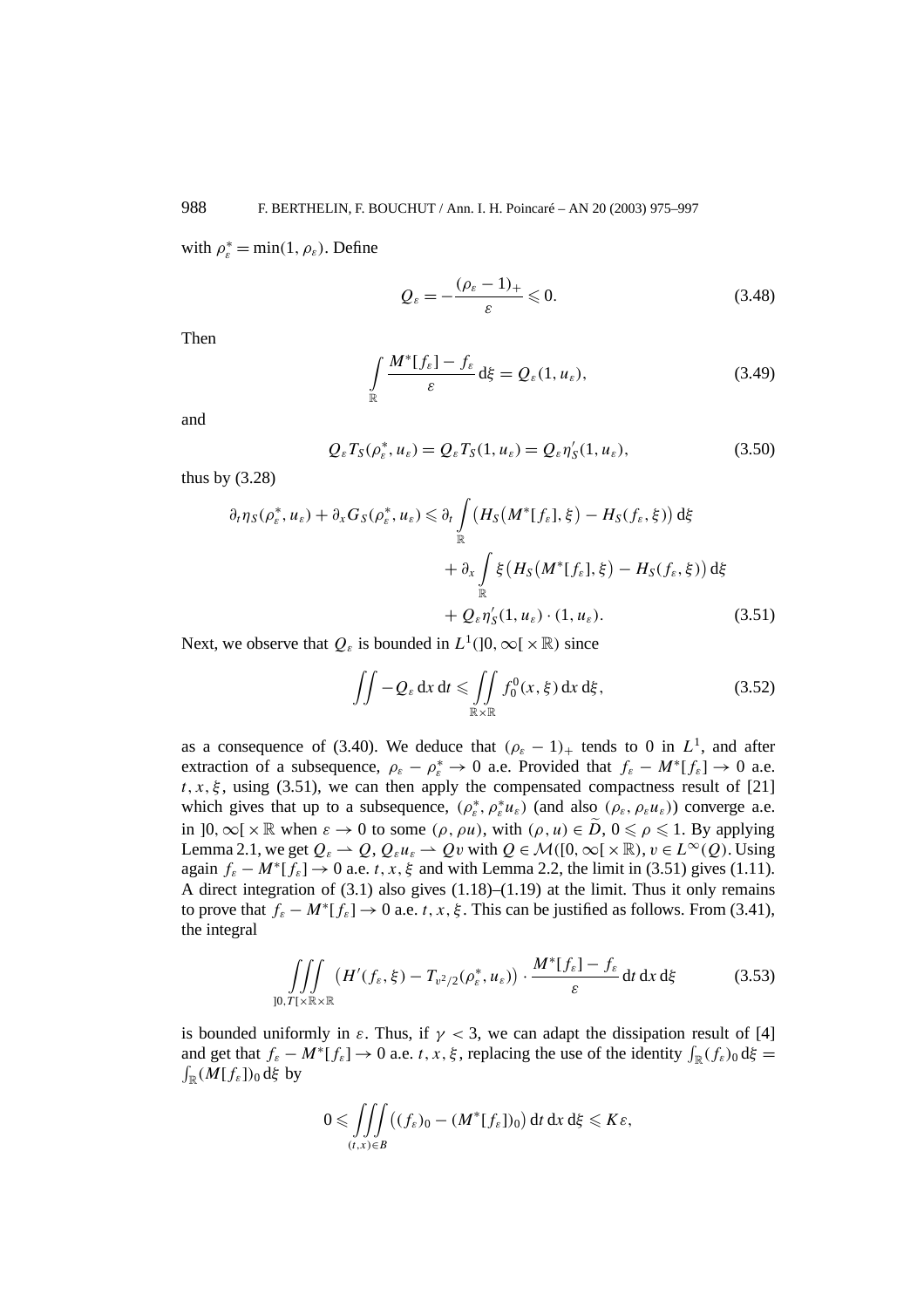for any bounded set *B*. For  $\gamma = 3$ , the study is a little bit different and we refer to the next section for the precise analysis, that leads to the same result  $f_{\varepsilon} - M^* [f_{\varepsilon}] \to 0$  a.e.  $t, x, \xi$ .  $\Box$ 

*Proof of Theorem 1.2.* – Let  $\rho^0$ ,  $u^0$  satisfy  $\rho^0 \in L^1(\mathbb{R})$ ,  $0 \le \rho^0 \le 1$  and  $u^0 \in L^1(\mathbb{R})$  $L^{\infty}(\mathbb{R})$ . Then there exists  $\omega_{\text{min}}$ ,  $\omega_{\text{max}}$  such that  $(\rho^0, u^0) \in \tilde{D}$  a.e. We take  $f^0(x, \xi) =$  $M(\rho^0(x), u^0(x), \xi) \in \tilde{D}_{\xi}$ . Since

$$
\iint\limits_{\mathbb{R}\times\mathbb{R}} H(M(\rho^0, u^0, \xi), \xi) dx d\xi = \int\limits_{\mathbb{R}} \eta(\rho^0, u^0) dx < \infty,
$$

we can apply Theorem 3.8 and we get the result.  $\Box$ 

#### **3.6. Relaxation limit for**  $\gamma = 3$  via averaging lemma

In this section, we complete the proof of Theorem 3.8 in the case  $\gamma = 3$  by proving that  $f_{\varepsilon} - M^* [f_{\varepsilon}] \to 0$  a.e. *t*, *x*,  $\xi$  also in this case, and we give an alternate compactness argument via averaging lemma instead of compensated compactness, following the ideas of [11,14,23,25,26]. Let  $f_{\varepsilon}$  be the solution of Theorem 3.5 with the same initial data  $f^{0}(x, \xi)$  and  $(\rho_{\varepsilon}, u_{\varepsilon})$  be the approximate solutions to (1.9) defined by (3.3). In order to prove the compactness of  $\rho_{\varepsilon}$  and  $\rho_{\varepsilon}u_{\varepsilon}$ , we use the compactness averaging lemma of [14] in the following form.

PROPOSITION 3.9. – *Let*  $g_{\varepsilon} \in L^{\infty}(]0, \infty[ \times \mathbb{R} \times \mathbb{R})$  *satisfy* 

$$
\partial_t g_{\varepsilon} + \xi \partial_x g_{\varepsilon} = -\lambda_{\varepsilon} - \partial_{\xi \xi}^2 \mu_{\varepsilon}, \tag{3.54}
$$

*for some nonnegative measures*  $\lambda_{\varepsilon}$ ,  $\mu_{\varepsilon}$  *locally bounded uniformly in*  $\varepsilon$ *. If*  $g_{\varepsilon}$  *is bounded in*  $L^{\infty}$  *uniformly in*  $\varepsilon$ *, then*  $\int_{\mathbb{R}} g_{\varepsilon}(t, x, \xi) \psi(\xi) d\xi$  *belongs to a compact set of*  $L_{loc}^p([0,\infty[\times \mathbb{R}), 1 < p < \infty, \text{ for any } \psi \in C_c^\infty(\mathbb{R}).$ 

PROPOSITION 3.10. – *The solution*  $f_{\varepsilon}$  *of Theorem* 3.5 *for*  $\gamma = 3$  *satisfies* 

$$
\partial_t(f_{\varepsilon})_0 + \xi \partial_x(f_{\varepsilon})_0 = -\lambda_{\varepsilon} - \partial_{\xi\xi}^2 \mu_{\varepsilon},
$$
\n(3.55)

*where*  $(\lambda_{\varepsilon})_{\varepsilon>0}$  *and*  $(\mu_{\varepsilon})_{\varepsilon>0}$  *are nonnegative measures bounded uniformly in*  $\varepsilon$ *. Therefore, by Proposition* 3.9*,*  $\rho_{\varepsilon}$  *and*  $\rho_{\varepsilon} u_{\varepsilon}$  *are locally compact.* 

*Proof.* – We set  $\lambda_{\varepsilon} = (M_0[f_{\varepsilon}] - M_0^*[f_{\varepsilon}])/\varepsilon$  and  $h_{\varepsilon} = ((f_{\varepsilon})_0 - M_0[f_{\varepsilon}])/\varepsilon$ . We have  $\lambda_{\varepsilon} \geq 0$  thanks to Lemma 3.4. Since  $\int_{\mathbb{R}} h_{\varepsilon} d\xi = 0$ ,  $\int_{\mathbb{R}} \xi h_{\varepsilon} d\xi = 0$  and  $h_{\varepsilon}$  has compact support in *ξ*, there exists a distribution  $\mu_{\varepsilon}$  with compact support in *ξ* such that  $h_{\varepsilon} =$  $\partial_{\xi\xi}^2 \mu_{\varepsilon}$ . Thus we have (3.55). We integrate this equality and get

$$
\iiint_{]0,T[\times\mathbb{R}\times\mathbb{R}} \lambda_{\varepsilon} \leqslant \iint_{\mathbb{R}\times\mathbb{R}} f_0^0(x,\xi) dx d\xi.
$$

Take now a test function  $\varphi(t, x, \xi) = \varphi_1(t, x) \varphi_2(\xi)$ , with  $\varphi_1$ ,  $\varphi_2$  nonnegative and of class  $C_c^{\infty}$ , and define  $\phi \in C^{\infty}$  by  $\varphi_2 = \partial_{\xi\xi}^2 \phi$ . We have that  $\phi$  is convex, and by the entropy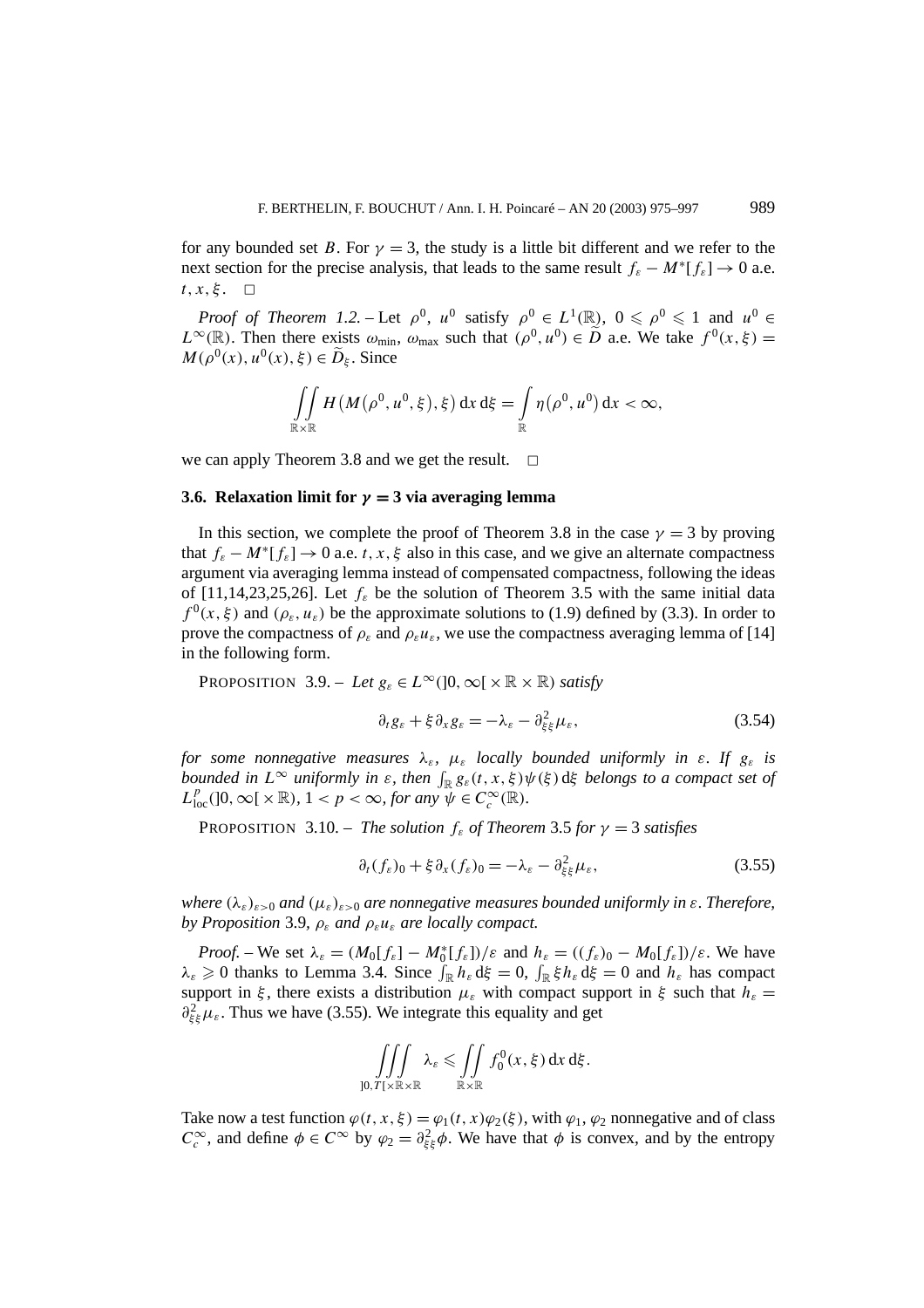minimization principle

$$
\langle \mu_{\varepsilon}, \varphi \rangle = \langle \partial_{\xi\xi}^2 \mu_{\varepsilon}, \varphi_1 \phi \rangle = \iiint_{]0,T[ \times \mathbb{R} \times \mathbb{R} } \varphi_1 \phi h_{\varepsilon} \geqslant 0,
$$

thus  $\mu_{\varepsilon} \geq 0$ . We integrate now (3.55) against  $\xi^2/2$ , and we get

$$
\iiint\limits_{]0,T[\times\mathbb{R}\times\mathbb{R}}\mu_{\varepsilon}\leqslant\iint\limits_{\mathbb{R}\times\mathbb{R}}\frac{\xi^2}{2}f_0^0(x,\xi)\,dx\,d\xi,
$$

which concludes the proof.  $\Box$ 

*Proof of Theorem 3.8 when*  $\gamma = 3$ . – The beginning of the proof is the same, we can replace compensated compactness by Proposition 3.10, but it remains to get that  $f_{\varepsilon} - M^*[f_{\varepsilon}] \to 0$  a.e. *t*, *x*, *ξ*. For a subsequence, we have

$$
\rho_{\varepsilon} \to \rho, \quad \rho_{\varepsilon} u_{\varepsilon} \to \rho u \quad \text{a.e. } t, x,
$$
\n(3.56)

with  $(\rho, u) \in \tilde{D}$ . The bound (3.53) implies that for a subsequence,

$$
\frac{1}{2}\left[ (\xi - u_{\varepsilon})^2 - 3\kappa (\rho_{\varepsilon}^*)^2 \right] \left[ (f_{\varepsilon})_0 - M_0(\rho_{\varepsilon}^*, u_{\varepsilon}, \xi) \right] \to 0 \quad \text{ a.e. } t, x, \xi. \tag{3.57}
$$

Since  $\rho_{\varepsilon} - \rho_{\varepsilon}^* \to 0$  a.e., it gives

$$
\left[ (\xi - u_{\varepsilon})^2 - 3\kappa \rho_{\varepsilon}^2 \right] \left[ (f_{\varepsilon})_0 - M_0(\rho_{\varepsilon}, u_{\varepsilon}, \xi) \right] \to 0 \quad \text{ a.e. } t, x, \xi,
$$
 (3.58)

and we recall that this quantity is nonnegative.

We set  $E = \{(t, x) \in ]0, T[ \times \mathbb{R}; \rho(t, x) > 0 \}$ . On *E*, we have  $u_{\varepsilon} \to u$  a.e., and from (3.58),  $(f_{\varepsilon})_0 \to M_0(\rho, u, \xi)$  a.e.  $\xi$  since the set of  $\xi$  such that  $(\xi - u(t, x))^2 = 3\kappa \rho^2(t, x)$ has measure zero. Then, for any bounded domain  $B$  in  $(t, x)$ , by passing to the limit as  $\varepsilon \to 0$  in

$$
\iint\limits_{(t,x)\in B\cap E}\int\limits_{\xi} (f_{\varepsilon})_0 dt dx d\xi + \iint\limits_{(t,x)\in B}\int\limits_{\xi} (f_{\varepsilon})_0 dt dx d\xi
$$

$$
= \iint\limits_{(t,x)\in B\cap E}\int\limits_{\xi} M_0[f_{\varepsilon}] dt dx d\xi + \iint\limits_{(t,x)\in B}\int\limits_{\xi} M_0[f_{\varepsilon}] dt dx d\xi,
$$

we get that

$$
\iint\limits_{\substack{(t,x)\in B\\(t,x)\notin E}}\int\limits_{\xi}(f_{\varepsilon})_0(t,x,\xi)\,dt\,dx\,d\xi\to\iint\limits_{\substack{(t,x)\in B\\(t,x)\notin E}}\int\limits_{\xi}M_0(\rho,u,\xi)\,dt\,dx\,d\xi=0.
$$

Finally we get that, up to an extraction,

$$
(f_{\varepsilon})_0 \to M_0(\rho, u, \xi) \quad \text{a.e. } t, x, \xi. \tag{3.59}
$$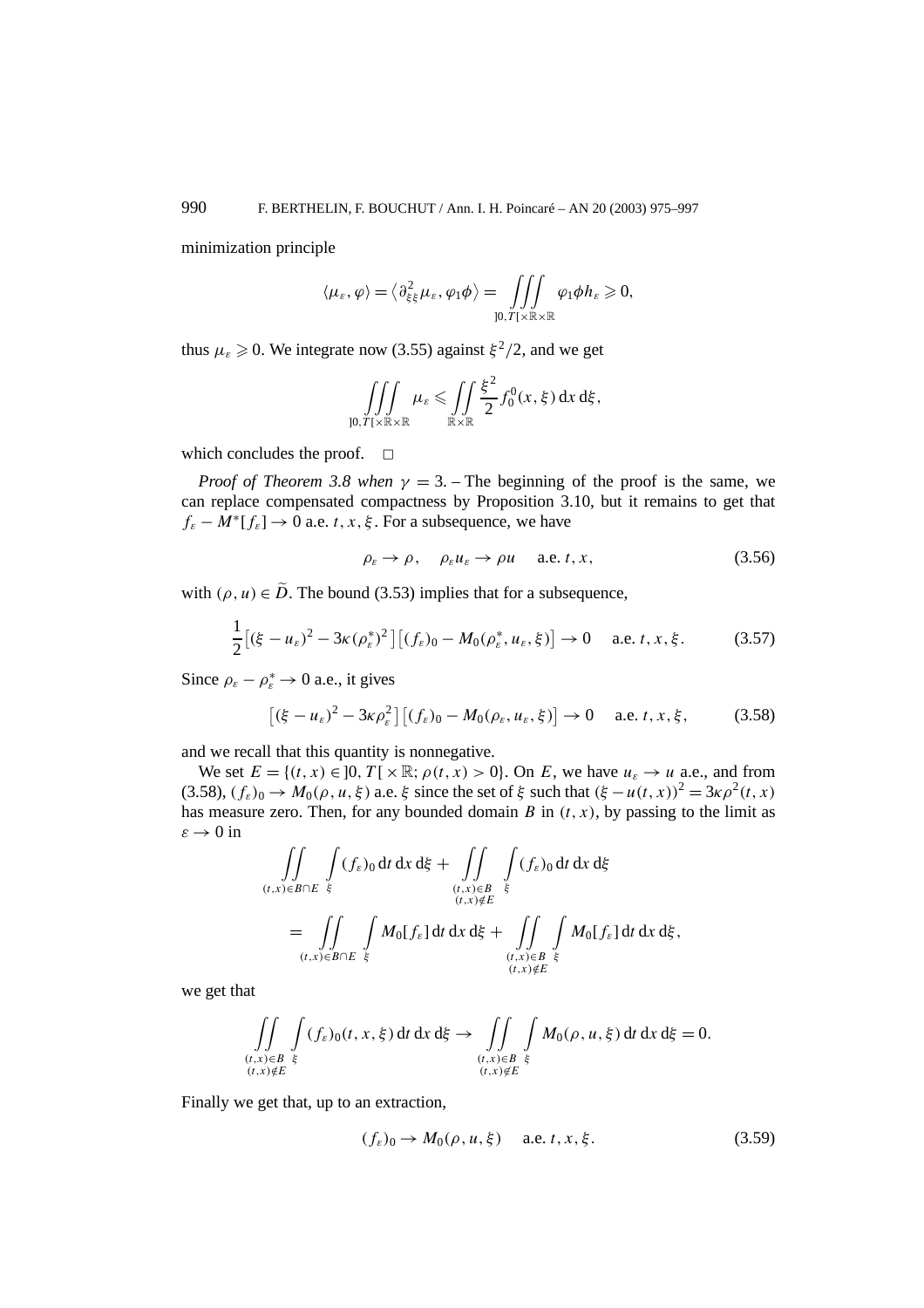Since  $(f_{\varepsilon})_1 = \xi(f_{\varepsilon})_0$ , we also get  $(f_{\varepsilon})_1 \to \xi M_0(\rho, u, \xi) = M_1(\rho, u, \xi)$  a.e., and the result follows.  $\Box$ 

# **4. Pressureless model**

This section is devoted to the proof of Theorems 1.1–1.3 when  $p = 0$ . We build a sticky blocks dynamics with mass loss that solves the system for particular data, that is used to approximate arbitrary initial data.

The analysis is similar to that of [2], and differs from the one for the system of pressureless gases without constraint, that gives Dirac distributions on  $\rho$  in finite time (see [5,9,12]). The entropies and entropy fluxes are defined by

$$
\eta_S(\rho, u) = \rho S(u), \qquad G_S(\rho, u) = \rho u S(u), \tag{4.1}
$$

for any  $S : \mathbb{R} \to \mathbb{R}$  convex. They satisfy

$$
\eta'_{S}(1, v) \cdot (1, v) = S(v),\tag{4.2}
$$

thus the entropy inequalities (1.11) write

$$
\partial_t (\rho S(u)) + \partial_x (\rho u S(u)) \leqslant Q S(v). \tag{4.3}
$$

#### **4.1. Sticky blocks dynamics**

Let us consider a volume fraction  $\rho(t, x)$  and a momentum density  $\rho(t, x)u(t, x)$ given by

$$
\rho(t,x) = \sum_{i=1}^{n} \mathbb{1}_{a_i(t) < x < b_i(t)}, \qquad \rho(t,x)u(t,x) = \sum_{i=1}^{n} u_i(t) \mathbb{1}_{a_i(t) < x < b_i(t)}, \tag{4.4}
$$

with  $a_1(t) < b_1(t) \le a_2(t) < b_2(t) \le \cdots \le a_n(t) < b_n(t)$ . The time evolution is defined as follows. The number of blocks *n* indeed depends on *t*, but is piecewise constant. As long as the blocks do not meet, they move at constant velocity  $u_i(t)$ . When two blocks collide at a time *t* <sup>∗</sup>, the dynamics is exhibited in Fig. 1, and is defined as follows. The volume fraction  $\rho$  is given locally by

$$
\rho(t,x) = \begin{cases} \mathbb{1}_{a_l(t) < x < b_l(t) + \mathbb{1}_{a_r(t) < x < b_r(t)} & \text{if } t < t^*, \\ \mathbb{1}_{a_l(t) < x < b_r(t)} & \text{if } t^* \leq t < t_f, \\ \mathbb{1}_{a_l(t) < x < b(t)} & \text{if } t \geq t_f \end{cases} \tag{4.5}
$$

and the momentum density *ρu* by

$$
\rho u(t,x) = \begin{cases} u_l \mathbb{1}_{a_l(t) < x < b_l(t) + u_r \mathbb{1}_{a_r(t) < x < b_r(t)} \quad \text{if } t < t^*, \\ u_l \mathbb{1}_{a_l(t) < x < c(t) + u_r \mathbb{1}_{c(t) < x < b_r(t)} \quad \text{if } t^* \leq t < t_f, \\ u^* \mathbb{1}_{a(t) < x < b(t)} & \text{if } t \geq t_f. \end{cases} \tag{4.6}
$$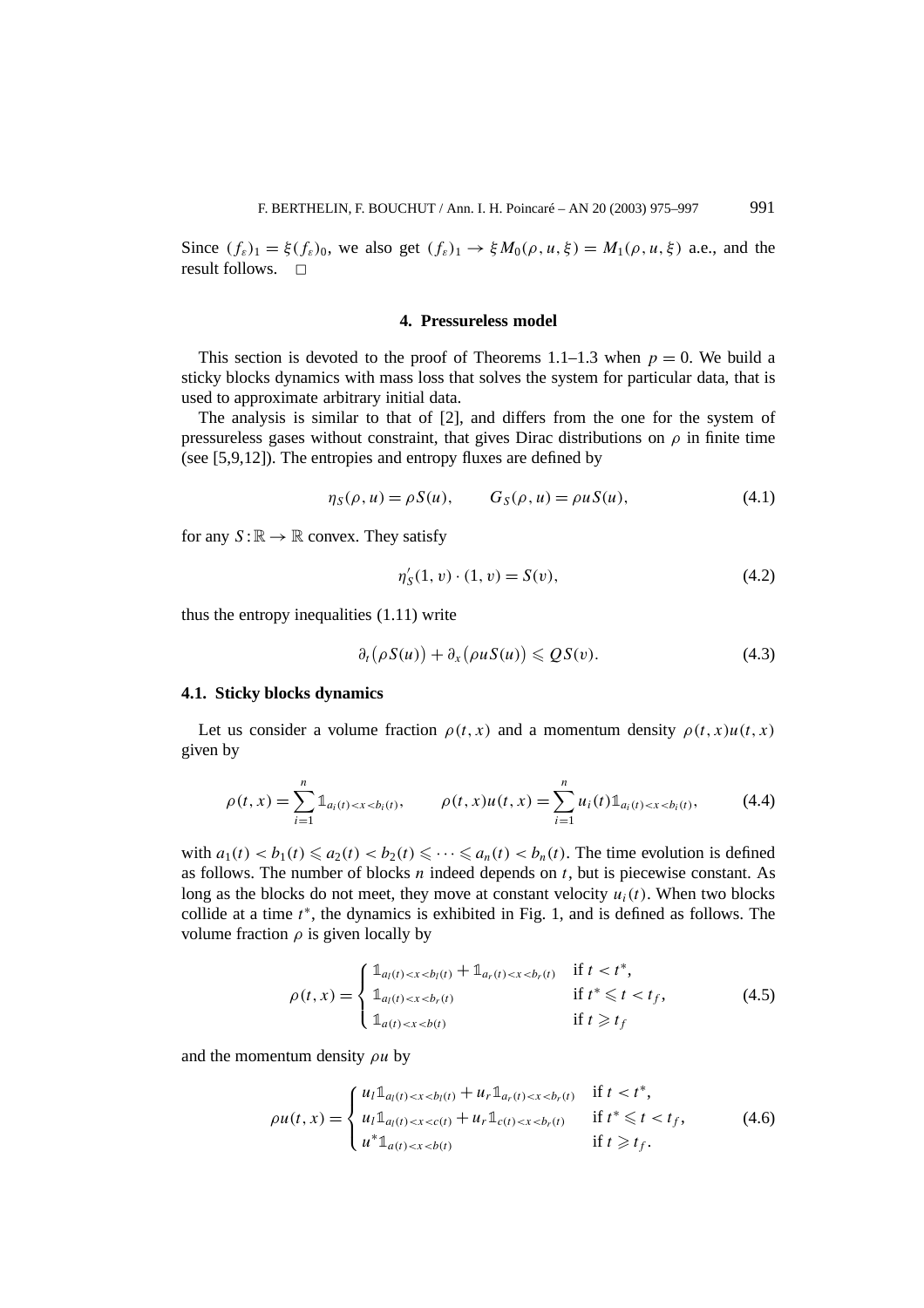

Fig. 1. Collision of two blocks.

We have  $a_l(t) = a^* + u_l(t - t^*)$ ,  $b_l(t) = x^* + u_l(t - t^*)$ ,  $a_r(t) = x^* + u_r(t - t^*)$ ,  $b_r(t) = b^* + u_r(t - t^*)$ ,  $c(t) = x^* + u_{\text{loss}}(t - t^*)$ ,  $a(t) = a_l(t_f) + u^*(t - t_f)$  and  $b(t) = b_r(t_f) + u^*(t - t_f)$ , with  $u_r \le u_{\text{loss}} \le u_l$ ,

$$
t_f = \min(t^* + (b^* - x^*)/(u_{\text{loss}} - u_r), t^* + (x^* - a^*)/(u_l - u_{\text{loss}})), \tag{4.7}
$$

$$
u^* = \begin{cases} u_l & \text{if } (x^* - a^*)/(u_l - u_{\text{loss}}) > (b^* - x^*)/(u_{\text{loss}} - u_r), \\ u_r & \text{if } (x^* - a^*)/(u_l - u_{\text{loss}}) < (b^* - x^*)/(u_{\text{loss}} - u_r). \end{cases}
$$
(4.8)

One of the right or left block disappears, and in case of equality in  $(4.8)$ ,  $a(t) = b(t)$  and all the mass disappears.

When more than two blocks collide at the same time, or if a block collides at a time  $t_1$  with two blocks that are colliding since a time  $t^*$  with  $t^* < t_1 < t_f$ , we perform the collisions locally at each interface between two blocks. We notice that with this construction,  $\rho$  and  $\rho u$  are both continuous in time with values in  $L^1(\mathbb{R})$ .

It only remains to define the interface velocity  $u_{\text{loss}}$ , and we can indeed take any relation

$$
u_{\text{loss}} = \Phi(u_l, u_r),\tag{4.9}
$$

where  $\Phi$  is defined for  $u_l > u_r$  and satisfies

$$
u_r \leqslant \Phi(u_l, u_r) \leqslant u_l. \tag{4.10}
$$

#### **4.2. Properties of sticky blocks**

We have the following consistency result.

THEOREM 4.1. – *There exists a nonpositive measure*  $Q(t, x) \in \mathcal{M}(]0, \infty[\times \mathbb{R})$  *with concentrations only in x, such that with*  $\rho(t, x)$  *and*  $u(t, x)$  *defined by* (4.4)*, and with the*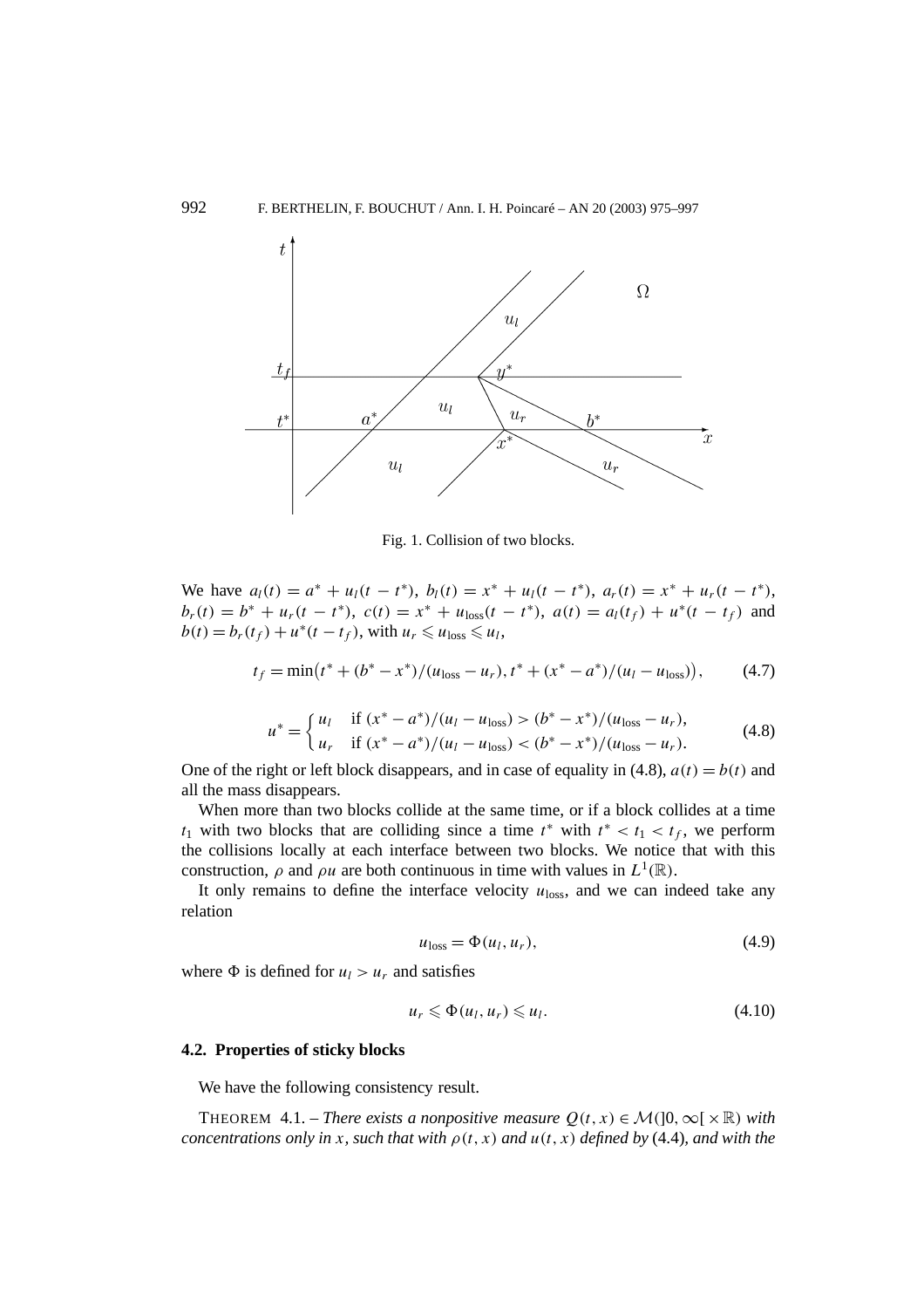*above defined dynamics, we get a solution to the weak formulation* (1.18)–(1.19)*,* (4.3)*, with*  $v = u_l + u_r - u_{loss}$ .

*Proof.* – As long as there is no collision, each block moves at the constant velocity  $u_i$ , and  $(\rho, u)$  solves the pressureless Euler system. In a neighborhood of initial data, the proof is given in [2]. Let us now look at the case of a collision of two blocks at a time *t* ∗. Let  $\varphi(t, x)$  be a smooth function with support in  $\Omega$  of Fig. 1 such that there is no other contact in  $\Omega$ . We have

$$
\int_{t^{*}}^{t_{f}} \int_{a_{l}(t)}^{c(t)} [S(u_{l})\partial_{t}\varphi(t,x) + S(u_{l})u_{l}\partial_{x}\varphi(t,x)] dt dx
$$
\n
$$
= S(u_{l}) \Biggl\{ \int_{t^{*}}^{t_{f}} \Biggl[ \frac{d}{dt} \int_{a_{l}(t)}^{c(t)} \varphi(t,x) dx - u_{loss}\varphi(t,c(t)) + u_{l}\varphi(t,a_{l}(t)) \Biggr] dt + \int_{t^{*}}^{t_{f}} u_{l}(\varphi(t,c(t)) - \varphi(t,a_{l}(t))) dt \Biggr\}
$$
\n
$$
= S(u_{l}) \Biggl\{ \int_{a_{l}(t_{f})}^{c(t_{f})} \varphi(t_{f},x) dx - \int_{a^{*}}^{x^{*}} \varphi(t^{*},x) dx + \int_{t^{*}}^{t_{f}} (u_{l} - u_{loss})\varphi(t,c(t)) dt \Biggr\},
$$

and similarly

$$
\int_{t^*}^{t_f} \int_{c(t)}^{b_r(t)} \left[ S(u_r) \partial_t \varphi(t, x) + S(u_r) u_r \partial_x \varphi(t, x) \right] dt dx
$$
  
= 
$$
S(u_r) \left\{ \int_{c(t_f)}^{b_r(t_f)} \varphi(t_f, x) dx - \int_{x^*}^{b^*} \varphi(t^*, x) dx + \int_{t^*}^{t_f} (u_{\text{loss}} - u_r) \varphi(t, c(t)) dt \right\}.
$$

Thus by addition

$$
\int_{t^*}^{t_f} \int_{\mathbb{R}} \left[ \rho S(u) \partial_t \varphi + \rho S(u) u \partial_x \varphi \right] dt dx
$$
\n
$$
= \int_{\mathbb{R}} (\rho S(u)\varphi)(t_f, x) dx - \int_{\mathbb{R}} (\rho S(u)\varphi)(t^*, x) dx
$$
\n
$$
+ \int_{t^*}^{t_f} \left[ (u_l - u_{\text{loss}}) S(u_l) + (u_{\text{loss}} - u_r) S(u_r) \right] \varphi(t, c(t)) dt,
$$

and finally

$$
\langle \partial_t (\rho S(u)) + \partial_x (\rho u S(u)), \varphi \rangle
$$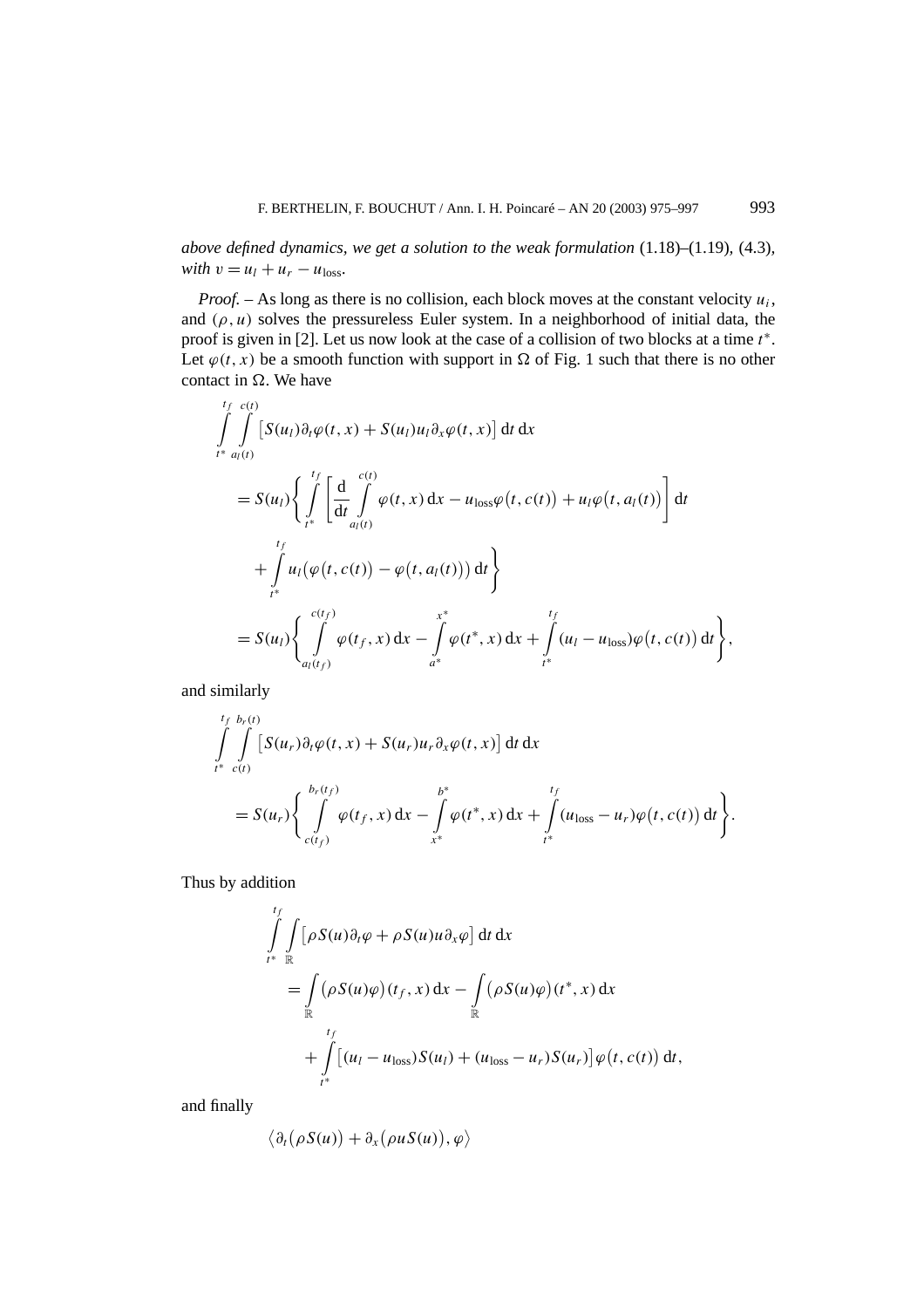$$
= -\langle \rho S(u), \partial_t \varphi \rangle - \langle \rho u S(u), \partial_x \varphi \rangle
$$
  
= 
$$
- \int_{t^*}^{t_f} [(u_l - u_{\text{loss}})S(u_l) + (u_{\text{loss}} - u_r)S(u_r)] \varphi(t, c(t)) dt.
$$

Therefore we have (1.31) with

$$
Q_S = -[(u_l - u_{loss})S(u_l) + (u_{loss} - u_r)S(u_r)]1_{t^* < t < t_f}\delta(x - c(t)).
$$
\n(4.11)

For  $S \equiv 1$ , we get

$$
Q(t,x) = -(u_l - u_r) \mathbb{1}_{t^* < t < t_f} \delta(x - c(t)),
$$
\n(4.12)

and for  $S = Id$ , we get

$$
(Qv)(t,x) = -(u_l - u_r)(u_l + u_r - u_{loss})1_{t^* < t < t_f} \delta(x - c(t)).
$$
\n(4.13)

Since  $u_1 > u_r$  is necessary to have the collision, we have  $0 \le 0$ , and (4.13) gives  $v = u_1 + u_r - u_{\text{loss}}$ . We prove now the entropy weak product inequality. Since

$$
QS(v) = -(u_l - u_r)S(u_l + u_r - u_{loss})1_{t^* < t < t_f} \delta(x - c(t)),
$$
\n(4.14)

we obtain, by using that  $u_r \leq u_{\text{loss}} \leq u_l$ , which imply that  $u_r \leq v \leq u_l$ , that for *S* convex,

$$
\partial_t (\rho S(u)) + \partial_x (\rho u S(u)) = Q_S \leqslant Q S(v), \qquad (4.15)
$$

which concludes the proof.  $\Box$ 

Similarly to the model with pressure Lagrange multiplier of [8], we have the discrete Oleinik entropy inequality

$$
u_i(t) - u_{i-1}(t) \leq \frac{a_i(t) - b_{i-1}(t)}{t}
$$
 for  $2 \leq i \leq n$ . (4.16)

Extending the value of  $u(t, x)$  to all x by linear interpolation between two blocks and by putting a constant at infinity, we get that the sticky blocks dynamics satisfies Oleinik's condition (1.26). Then, we observe that according to  $(4.12)$ – $(4.13)$ , the formulas (1.8) hold, and in particular we have

$$
|Q| \leq |\partial_x u|,\tag{4.17}
$$

thus  $Q \in L^{\infty}_{loc}([0,\infty[,\mathcal{M}_{loc}(\mathbb{R}))$ . We also have the maximum principle (1.28) and the entropy equality (1.31) with

$$
Q_S(t, x) = \left[\frac{u_l - u_{\text{loss}}}{u_l - u_r} S(u_l) + \frac{u_{\text{loss}} - u_r}{u_l - u_r} S(u_r)\right] Q(t, x).
$$
 (4.18)

Thus, we get (1.32) for every *S* continuous.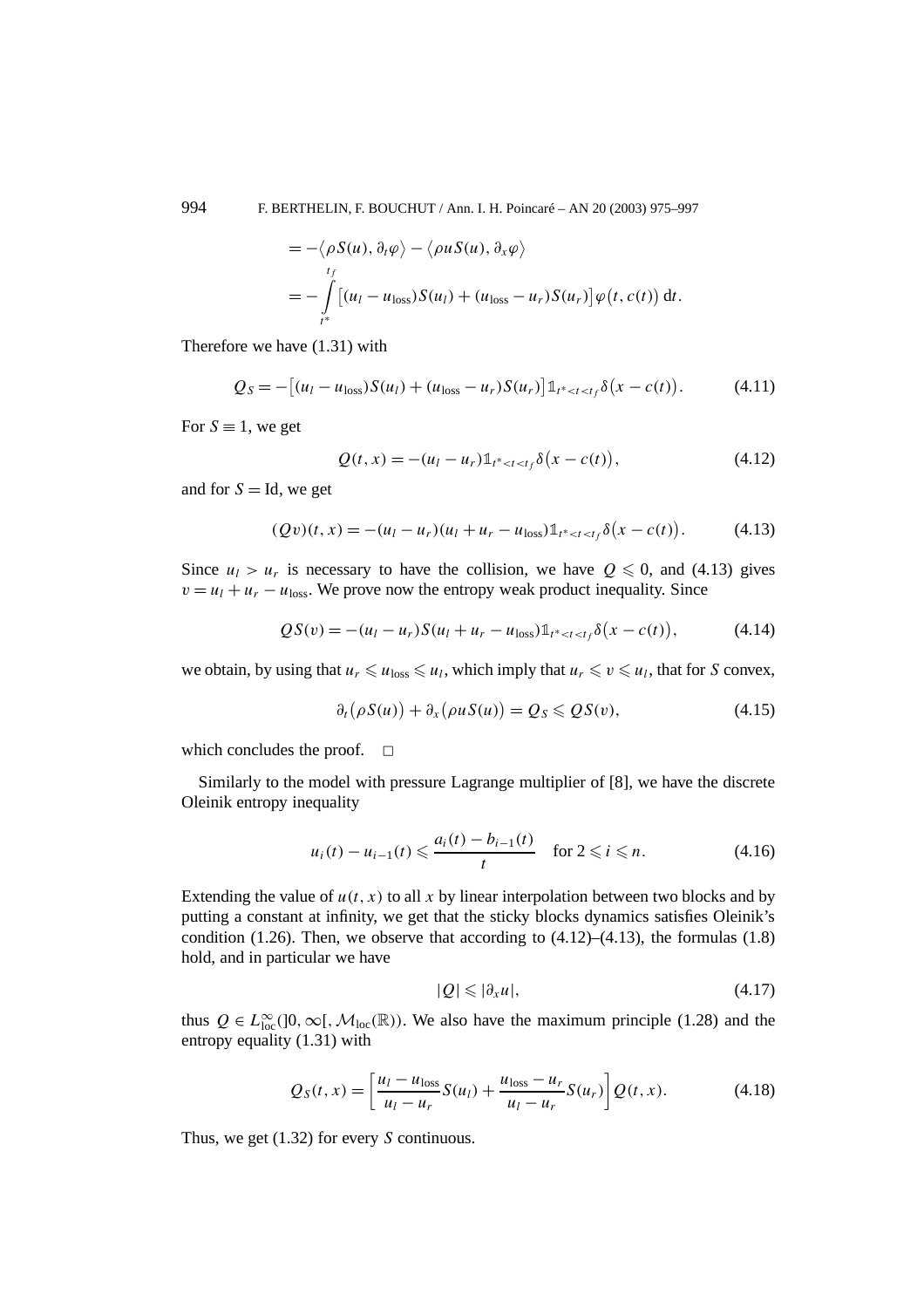#### **4.3. Existence of a solution**

We do not detail the proof of Theorem 1.1, since it is very close to that of [2]. The same argument is used to prove that for any *S* continuous,  $\rho_n S(u_n) \rightharpoonup \rho S(u)$ . Only Lemma 2.1 is new and gives directly the entropy weak product inequality.

*Remark* 4.1. – In Theorem 1.1, we also have the existence of  $Q_S \in \mathcal{M}([0, \infty[\times \mathbb{R})$ such that  $(1.31)$  and  $(1.32)$  are satisfied.

The proof of Theorems 1.2 and 1.3 is straightforward. As in [2], we approximate the initial data by blocks. For this data, we build the solution by the above sticky blocks dynamics. Uniform bounds follow from the analysis of Section 4.2. Then, we use the stability to get the solution.

### **4.4. Loss of the strong extremality relation**

This section is devoted to a counterexample that shows that in the pressureless case, the extremality relation in the strong sense (1.6) is not included in the entropy weak product inequality (1.11). We construct a sequence of sticky blocks solutions to which we can apply the stability theorem, but for which the limit does not satisfy the strong extremality relation  $(1 - \rho)Q = 0$ .

We consider initially two blocks of height 1*/*2,

$$
\rho^{0}(x) = \frac{1}{2}(\mathbb{1}_{0 < x < 1} + \mathbb{1}_{2 < x < 3}), \qquad \rho^{0}(x)u^{0}(x) = \frac{1}{2}(\mathbb{1}_{0 < x < 1} - \mathbb{1}_{2 < x < 3}). \tag{4.19}
$$

We use the following approximation of these initial data,

$$
\rho_n^0(x) = \sum_{k=1}^n \mathbb{1}_{\frac{2k-1}{2n} < x < \frac{2k}{2n}} + \sum_{k=1}^n \mathbb{1}_{2 + \frac{2(k-1)}{2n} < x < 2 + \frac{2k-1}{2n}},\tag{4.20}
$$

$$
\rho_n^0(x)u_n^0(x) = \sum_{k=1}^n \mathbb{1}_{\frac{2k-1}{2n} < x < \frac{2k}{2n}} - \sum_{k=1}^n \mathbb{1}_{2 + \frac{2(k-1)}{2n} < x < 2 + \frac{2k-1}{2n}}.\tag{4.21}
$$

Using the dynamics of Section 4.1 with  $\Phi(u_l, u_r) = (u_l + u_r)/2$ , we get a solution  $(\rho_n, u_n, Q_n, v_n)$  to (1.18)–(1.19), (1.10)–(1.11) with regularities (1.15)–(1.17), which is indeed given by

$$
\rho_n = \sum_{k=1}^n \mathbb{1}_{t + \frac{2k-1}{2n} < x < t + \frac{2k}{2n}} \mathbb{1}_{x < \frac{3}{2}} + \sum_{k=1}^n \mathbb{1}_{2-t + \frac{2(k-1)}{2n} < x < 2 - t + \frac{2k-1}{2n}} \mathbb{1}_{x > \frac{3}{2}},\tag{4.22}
$$

$$
\rho_n u_n = \sum_{k=1}^n \mathbb{1}_{t + \frac{2k-1}{2n} < x < t + \frac{2k}{2n}} \mathbb{1}_{x < \frac{3}{2}} - \sum_{k=1}^n \mathbb{1}_{2-t + \frac{2(k-1)}{2n} < x < 2 - t + \frac{2k-1}{2n}} \mathbb{1}_{x > \frac{3}{2}},\tag{4.23}
$$

$$
Q_n = -2\sum_{k=1}^n \mathbb{1}_{\frac{1}{2} + \frac{2(k-1)}{2n} < t < \frac{1}{2} + \frac{2k-1}{2n}} \delta\left(x - \frac{3}{2}\right), \quad v_n = 0. \tag{4.24}
$$

Now, as  $n \to \infty$ , one can check easily that

$$
Q_n \rightharpoonup -\mathbb{1}_{\frac{1}{2} < t < \frac{3}{2}} \delta\left(x - \frac{3}{2}\right),\tag{4.25}
$$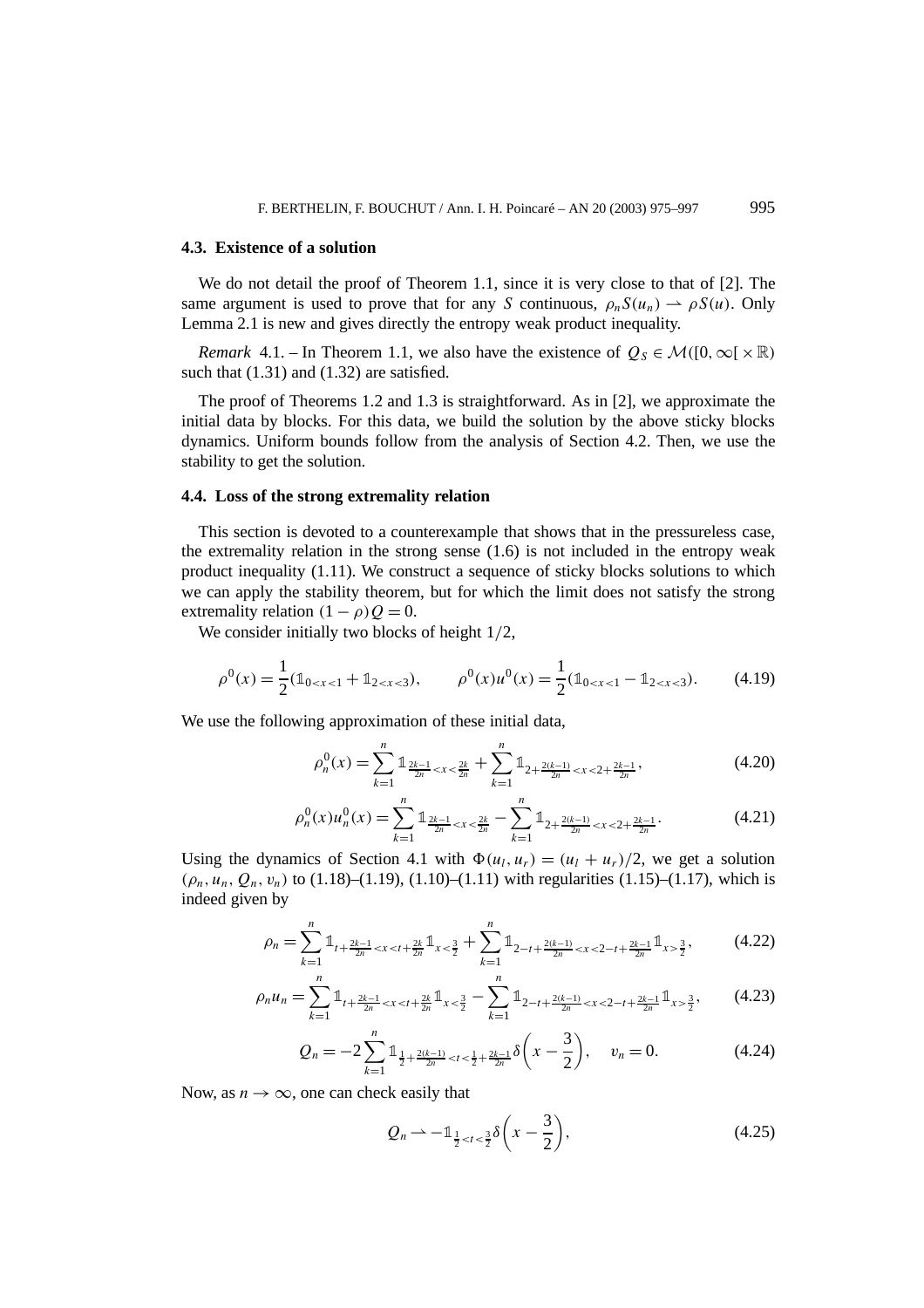$$
\rho_n \rightharpoonup \rho = \frac{1}{2} \mathbb{1}_{t < x < t+1} \mathbb{1}_{x < \frac{3}{2}} + \frac{1}{2} \mathbb{1}_{2-t < x < 3-t} \mathbb{1}_{x > \frac{3}{2}},\tag{4.26}
$$

and

$$
\rho_n u_n \rightharpoonup \rho u = \frac{1}{2} \mathbb{1}_{t < x < t+1} \mathbb{1}_{x < \frac{3}{2}} - \frac{1}{2} \mathbb{1}_{2-t < x < 3-t} \mathbb{1}_{x > \frac{3}{2}}.\tag{4.27}
$$

We use the stability result and we get that  $(\rho, u, Q, 0)$  is a solution to (1.18)–(1.19),  $(1.10)$ – $(1.11)$  with regularities  $(1.15)$ – $(1.17)$  for the initial data  $\rho^0$  and  $\rho^0 u^0$ . This solution is half of a usual sticky block solution, as can be easily checked in the pressureless case, we can multiply any weak solution by a factor between 0 and 1, it is still a solution. It can be also interpreted as the sticky block solution with constraint  $\rho \leq 1/2$ . The two blocks with height  $1/2$  loose their mass when they collide, all the mass disappears though  $\rho$  is staying less than 1/2. The extremality relation is lost because here *Q* does not vanish even if  $\rho < 1$  everywhere. We get instead  $(1/2 - \rho)Q = 0$ . However, for the initial data (4.19), we have not been able to find a solution that satisfies the strong extremality relation, and the above weak solution could be considered as the most natural one. One could say that anyway it satisfies the extremality relation if we define *ρ* to take the value 1 on the line  $x = 3/2$ ,  $1/2 < t < 3/2$ . But this indicates clearly that the model introduced here is not satisfactory in the pressureless case. However the phenomenon should not occur with pressure, as indicated by (1.14).

#### **REFERENCES**

- [1] L. Barthélemy, Problème d'obstacle pour une équation quasi-linéaire du premier ordre, Ann. Fac. Sci. Toulouse Math. 9 (1988) 137–159.
- [2] F. Berthelin, Existence and weak stability for a pressureless model with unilateral constraint, Math. Models Methods Appl. Sci. 12 (2002) 249–272.
- [3] F. Berthelin, F. Bouchut, Solution with finite energy to a BGK system relaxing to isentropic gas dynamics, Ann. Fac. Sci. Toulouse 9 (2000) 605–630.
- [4] F. Berthelin, F. Bouchut, Kinetic invariant domains and relaxation limit from a BGK model to isentropic gas dynamics, Asymptotic Analysis 31 (2002) 153–176.
- [5] F. Bouchut, On zero pressure gas dynamics, in: Advances in Kinetic Theory and Computing, in: Ser. Adv. Math. Appl. Sci., Vol. 22, World Scientific, River Edge, NJ, 1994, pp. 171– 190.
- [6] F. Bouchut, Construction of BGK models with a family of kinetic entropies for a given system of conservation laws, J. Stat. Phys. 95 (1999) 113–170.
- [7] F. Bouchut, Renormalized solutions to the Vlasov equation with coefficients of bounded variation, Arch. Ration. Mech. Anal. 157 (2001) 75–90.
- [8] F. Bouchut, Y. Brenier, J. Cortes, J.-F. Ripoll, A hierarchy of models for two-phase flows, J. Nonlinear Sci. 10 (2000) 639–660.
- [9] F. Bouchut, F. James, Duality solutions for pressureless gases, monotone scalar conservation laws, and uniqueness, Comm. Partial Differential Equations 24 (1999) 2173–2189.
- [10] L. Boudin, A solution with bounded expansion rate to the model of viscous pressureless gases, SIAM J. Math. Anal. 32 (2000) 172–193.
- [11] Y. Brenier, L. Corrias, A kinetic formulation for multi-branch entropy solutions of scalar conservation laws, Ann. Inst. H. Poincaré Anal. Non Linéaire 15 (1998) 169–190.
- [12] Y. Brenier, E. Grenier, Sticky particles and scalar consevation laws, SIAM J. Numer. Anal. 35 (1998) 2317–2328.